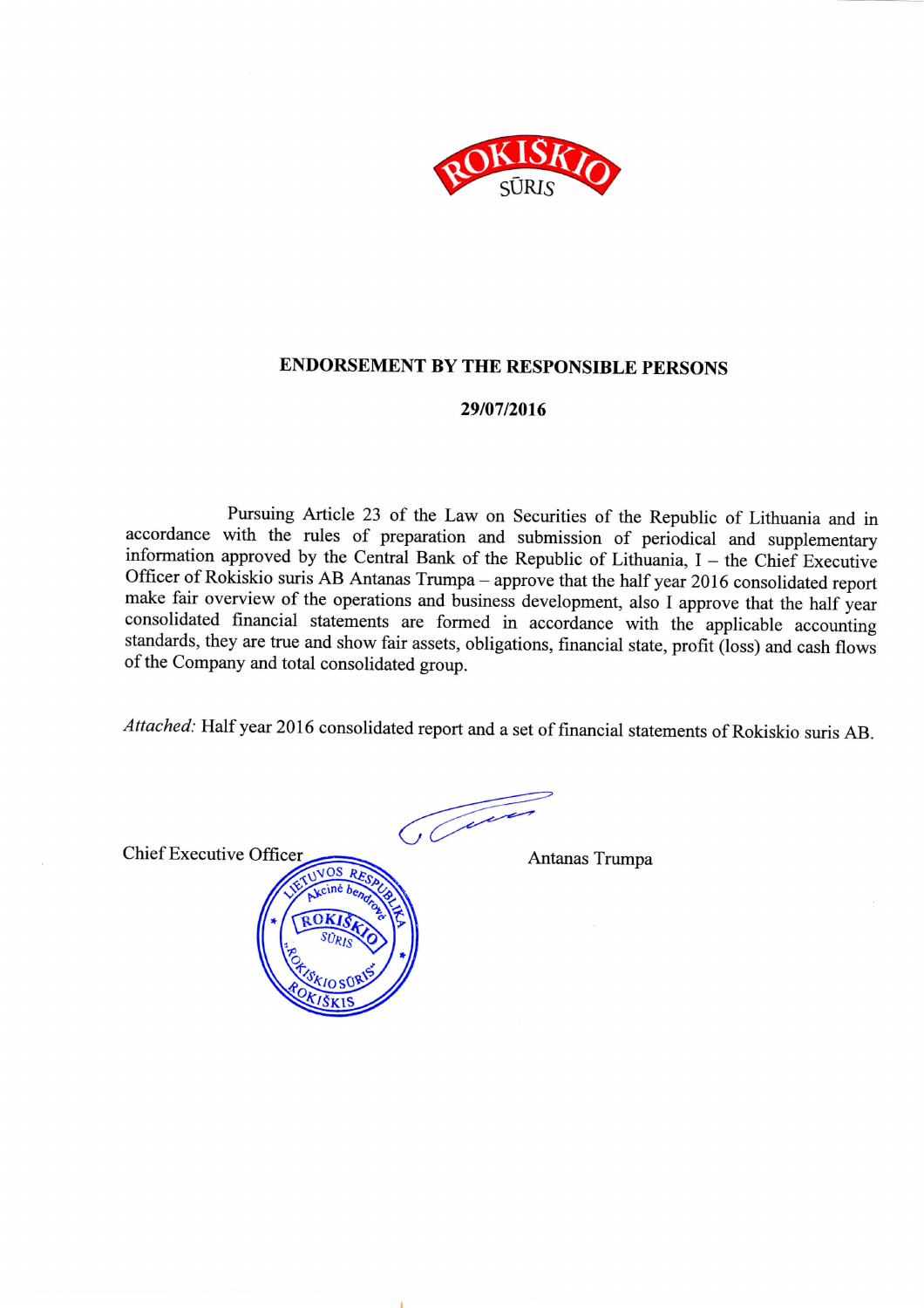

# **A SET OF OPERATIONAL RESULTS AND INTERIM CONSOLIDATED FINANCIAL STATEMENTS OF ROKISKIO SURIS AB FOR FIRST SIX MONTHS 2016**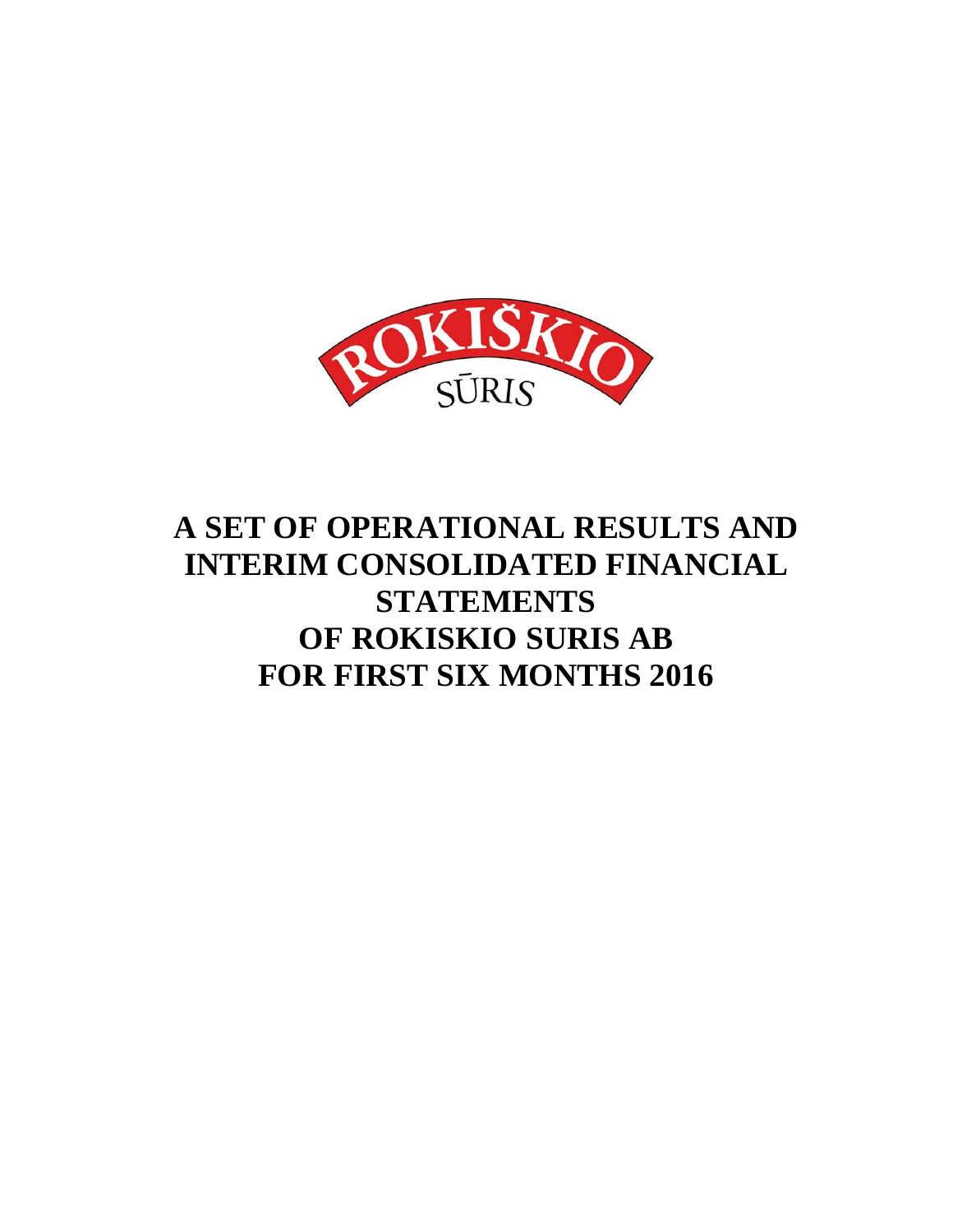

## **TABLE OF CONTENTS**

| 6. Trade on issuer's securities by stock exchange and other organised markets4 |  |
|--------------------------------------------------------------------------------|--|
|                                                                                |  |
|                                                                                |  |
|                                                                                |  |
|                                                                                |  |
|                                                                                |  |
|                                                                                |  |
|                                                                                |  |
|                                                                                |  |
|                                                                                |  |
|                                                                                |  |
|                                                                                |  |
|                                                                                |  |
|                                                                                |  |
|                                                                                |  |
|                                                                                |  |
|                                                                                |  |
|                                                                                |  |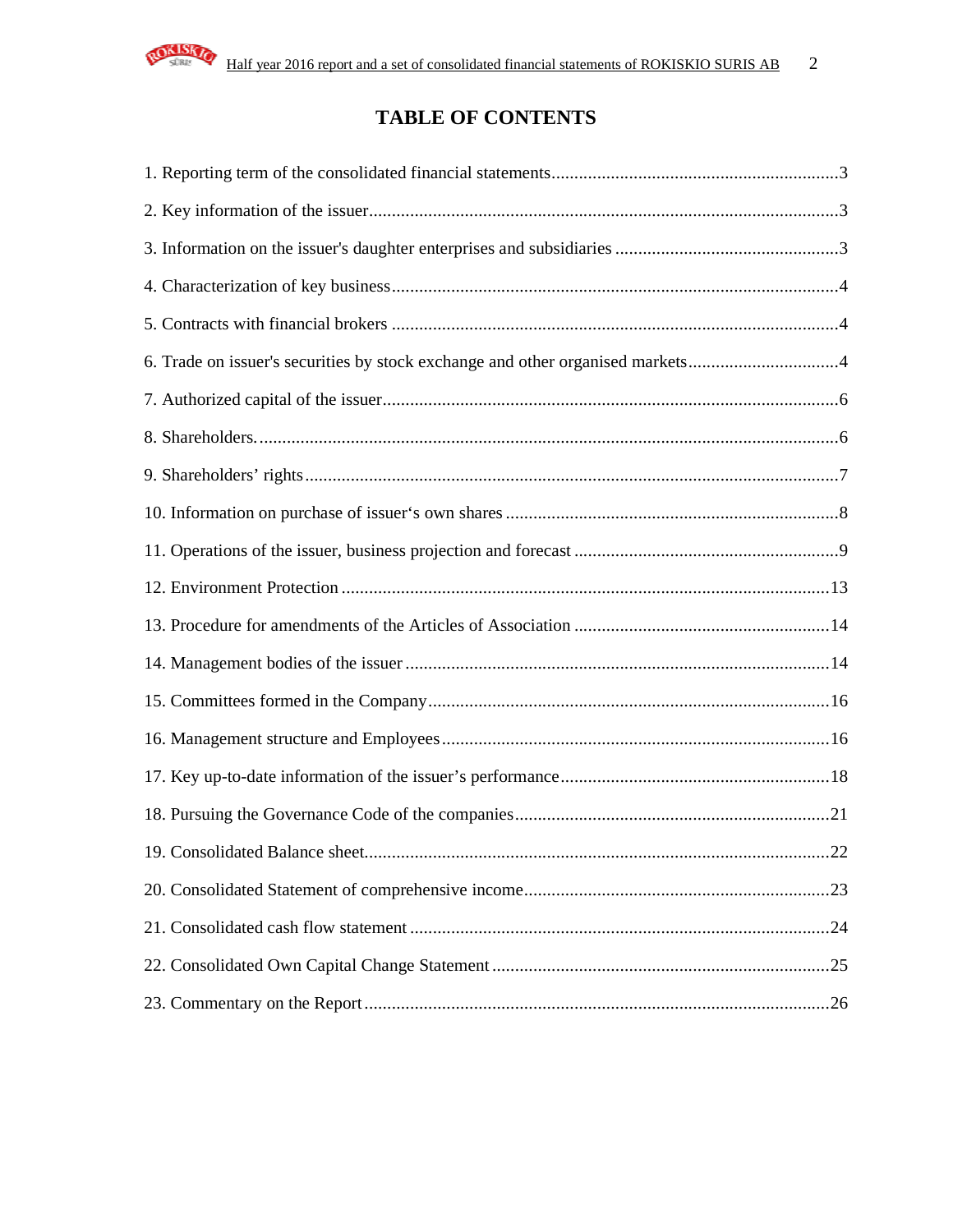

### **1. Reporting term of the consolidated financial statements**

Consolidated financial statements are prepared for six month period of the year 2016.

### **2. Key information of the issuer**

| Name of the issuer: | AB Rokiskio suris                                         |
|---------------------|-----------------------------------------------------------|
| Legal base:         | <b>Public Limited Liability Company</b>                   |
| Address:            | Pramones str. 3, LT 42150 Rokiskis, Republic of Lithuania |
| Telephone:          | $+370$ 458 55 200                                         |
| Fax:                | $+37045855300$                                            |
| E-mail address:     | rokiskio.suris@rokiskio.com                               |
| Website:            | www.rokiskio.com                                          |

Registered in on  $28<sup>th</sup>$  February 1992 by the Authorities of Rokiskis region. Re-registered - 28<sup>th</sup> November 1995 by the Ministry of Economy of the Republic of Lithuania. Company code 173057512.

Manager of registry of legal entities – State company Registru centras.

The authorized capital of AB Rokiskio suris equals to EUR10,401,711.30.

There are 35,867,970 shares. Nominal value per share equals to EUR 0.29 (twenty nine euro cents).

### **3. Information on the issuer's daughter enterprises and subsidiaries**

The Consolidated Group (hereinafter the "Group") consists of the Parent Company, two branches and five subsidiaries. (In 2015: Parent Company, two branches and five subsidiaries).

#### **Subsidiaries of AB Rokiskio suris:**

Registered address of UAB Rokiskio pienas: Pramones str. 8, LT-28216 Utena. Company code: 300561844. AB Rokiskio suris is its founder and the only shareholder with 100 per cent of shares.

Registered address of UAB Rokiskio pieno gamyba: Pramones str. 8, LT-28216 Utena. Company code: 303055649. AB Rokiskio suris is its founder and the only shareholder with 100 per cent of shares.

Registered address of Dairy cooperative PK Žalmarge: Kalnalaukio str.1, Sirvintos. Company code: 178301073. AB Rokiskio suris owns 100 per cent of the cooperative's shares.

Latvian company SIA Jekabpils piena kombinats (company code 45402008851, registered address: Akmenu iela 1, Jekabpils, Latvija LV-5201). AB Rokiskio suris owns 100 per cent of the company's shares.

Latvian company SIA Kaunata (company code 240300369, registered address Rogs, Kaunata pag., Rezeknes nov., Latvia). AB Rokiskio suris owns 20 per cent of the company's shares.

#### **Branches of AB Rokiskio suris**:

AB Rokiskio suris branch Utenos pienas (Company code: 110856741, Pramones str. 8, LT-28216 Utena);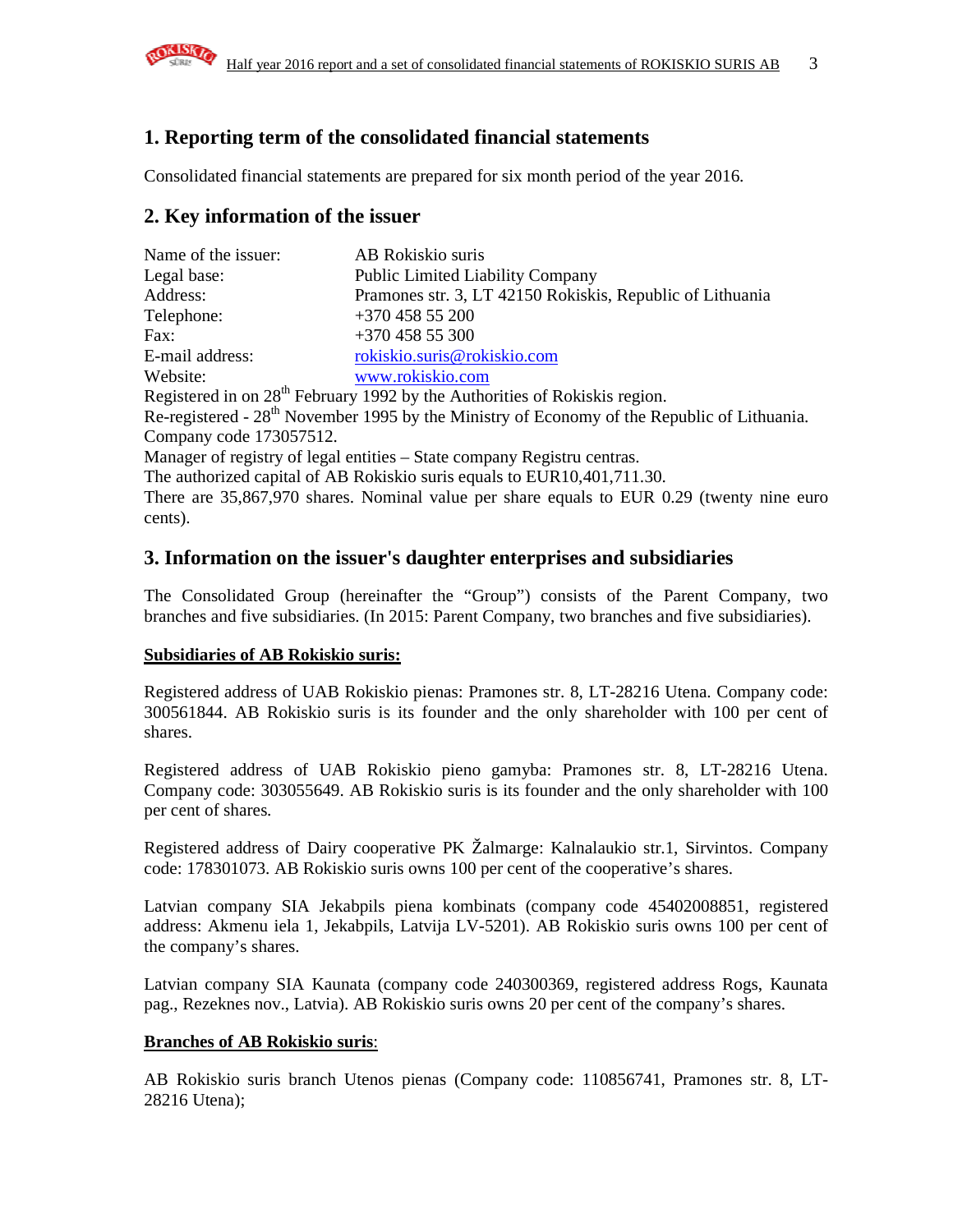

AB Rokiskio suris branch Ukmerges pienine (Company code: 182848454, Kauno str. 51, LT-20119, Ukmerge).

### **4. Characterization of key business**

Key business of the Group of Rokiskio suris:

♦ Dairying and cheese production (EVRK 10.51);

### AB Rokiskio suris

Key business of AB Rokiskio suris is production and sales of fermented cheese, whey products, and skim milk powder.

#### Subsidiaries:

Key business of UAB Rokiskio pienas is sales of fresh dairy products. Key business of UAB Rokiskio pieno gamyba is production of fresh dairy products (fluid milk, kefir, sour milk, butter, curds, fresh cheese, sour cream, chocolate coated curds dessert, desserts). Key business of KB Zalmarge is purchase of raw milk.

Key business of SIA Jekabpils piena kombinats – purchase of raw milk.

Key business of SIA Kaunata – purchase of raw milk.

### **5. Contracts with financial brokers**

AB Rokiskio suris has made a contract with UAB FMI Orion securities (A.Tumeno str. 4 , LT-01109 Vilnius, teleph.  $+370$  5 231 3833, info@orion.lt ) regarding administration of the issued company's shares and provision of investment support.

### **6. Trade on issuer's securities by stock exchange and other organised markets**

Rokiskio suris AB has issued 35,867,970 units of ordinary registered shares. Nominal value per share is EUR0.29. (VVPB symbol RSU1L; ISIN code LT0000100372). Total nominal value equals to EUR 10,401,711.30.

The shares of AB Rokiskio suris are listed on the Official List of NASDAQ OMX Vilnius Stock Exchange.

The Company is included on the trading lists as from July 25, 1995. The Company's shares are listed on the Baltic state's index of OMX Baltic Benchmark.

The Company has not issued any debt securities for the public stock trading. The Company has not issued nor registered any debt securities for the non-public stock trading. There are no securities which would not participate as a part of the Authorized Capital and be regulated by the Law on Securities.

Trade by shares of AB Rokiskio suris on NASDAQ Vilnius Stock Exchange: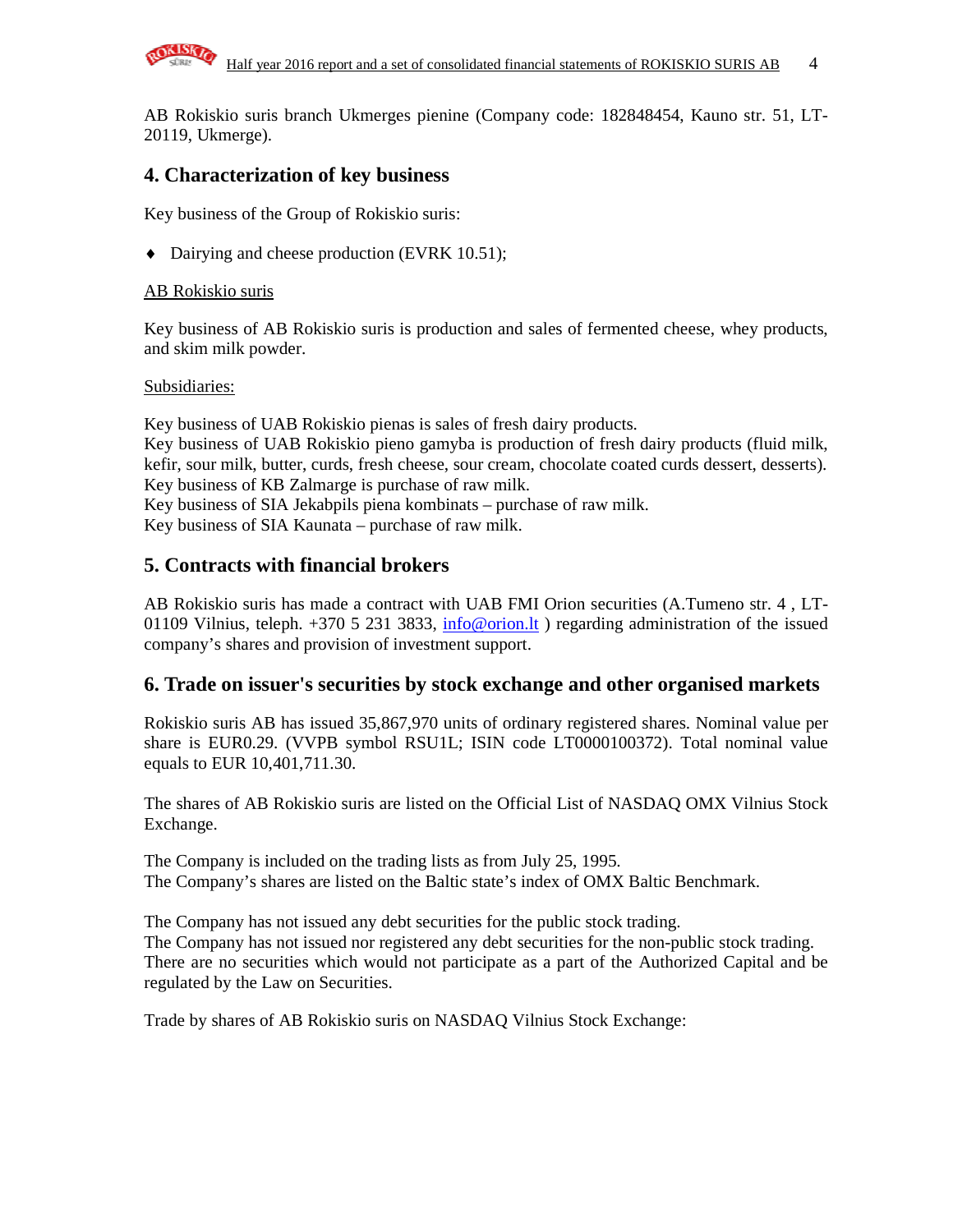

|            | <b>Reported period</b> |      |      | Price (EUR) |                 |                                    | <b>Turnover (EUR)</b> |                |                 |
|------------|------------------------|------|------|-------------|-----------------|------------------------------------|-----------------------|----------------|-----------------|
| from       | to                     | max  | min. | aver.       | Last<br>session | Date of last<br>trading<br>session | max                   | min            | Last<br>session |
| 2013.01.01 | 2013.03.28             | 1.59 | 1.39 | 1.46        | 1.57            | 2013.03.30                         | 77,386.93             | $\mathbf{0}$   | 4,671.62        |
| 2013.04.01 | 2013.06.28             | 1.63 | 1.44 | 1.49        | 1.50            | 2013.06.28                         | 335,690.00            | $\overline{0}$ | 5,992.78        |
| 2013.07.01 | 2013.09.30             | 1.64 | 1.48 | 1.57        | 1.64            | 2013.09.30                         | 93,753.10             | $\overline{0}$ | 93,753.10       |
| 2013.10.01 | 2013.12.31             | 1.62 | 1.50 | 1.55        | 1.59            | 2013.12.30                         | 265,880.80            | $\mathbf{0}$   | 1,162.22        |
| 2014.01.01 | 2014.03.31             | 1.74 | 1.59 | 1.68        | 1.70            | 2014.03.31                         | 106,298.00            | $\mathbf{0}$   | $\overline{0}$  |
| 2014.04.01 | 2014.06.30             | 1.70 | 1.55 | 1.59        | 1.65            | 2014.06.30                         | 813,077.60            | $\overline{0}$ | 907.50          |
| 2014.07.01 | 2014.09.30             | 1.68 | 1.49 | 1.53        | 1.55            | 2014.09.30                         | 347,029.70            | $\overline{0}$ | $\overline{0}$  |
| 2014.10.01 | 2014.12.31             | 1.57 | 1.38 | 1.50        | 1.38            | 2014.12.30                         | 69,146.00             | $\mathbf{0}$   | 814.20          |
| 2015.01.01 | 2015.03.31             | 1.50 | 1.38 | 1.42        | 1.42            | 2015.03.31                         | 6,946.37              | $\overline{0}$ | 303.03          |
| 2015.04.01 | 2015.06.30             | 1.46 | 1.35 | 1.39        | 1.44            | 2015.06.30                         | 348,890.00            | $\overline{0}$ | 305.28          |
| 2015.07.01 | 2015.09.30             | 1.46 | 1.35 | 1.41        | 1.43            | 2015.09.30                         | 25,651.61             | $\overline{0}$ | 641.35          |
| 2015.10.01 | 2015.12.31             | 1.43 | 1.36 | 1.38        | 1.42            | 2015.12.31                         | 40,800.00             | $\overline{0}$ | $\overline{0}$  |
| 2016.01.01 | 2016.03.31             | 1.48 | 1.37 | 1.41        | 1.37            | 2016.03.31                         | 12,559.00             | $\mathbf{0}$   | 1,781.00        |
| 2016.04.01 | 2016.06.30             | 1.43 | 1.32 | 1.37        | 1.39            | 2016.06.30                         | 15,027.24             | $\overline{0}$ | 3,922.56        |

### **Trade on central market:**

# **Trade by the shares of AB Rokiskio suris within January-June 2016**

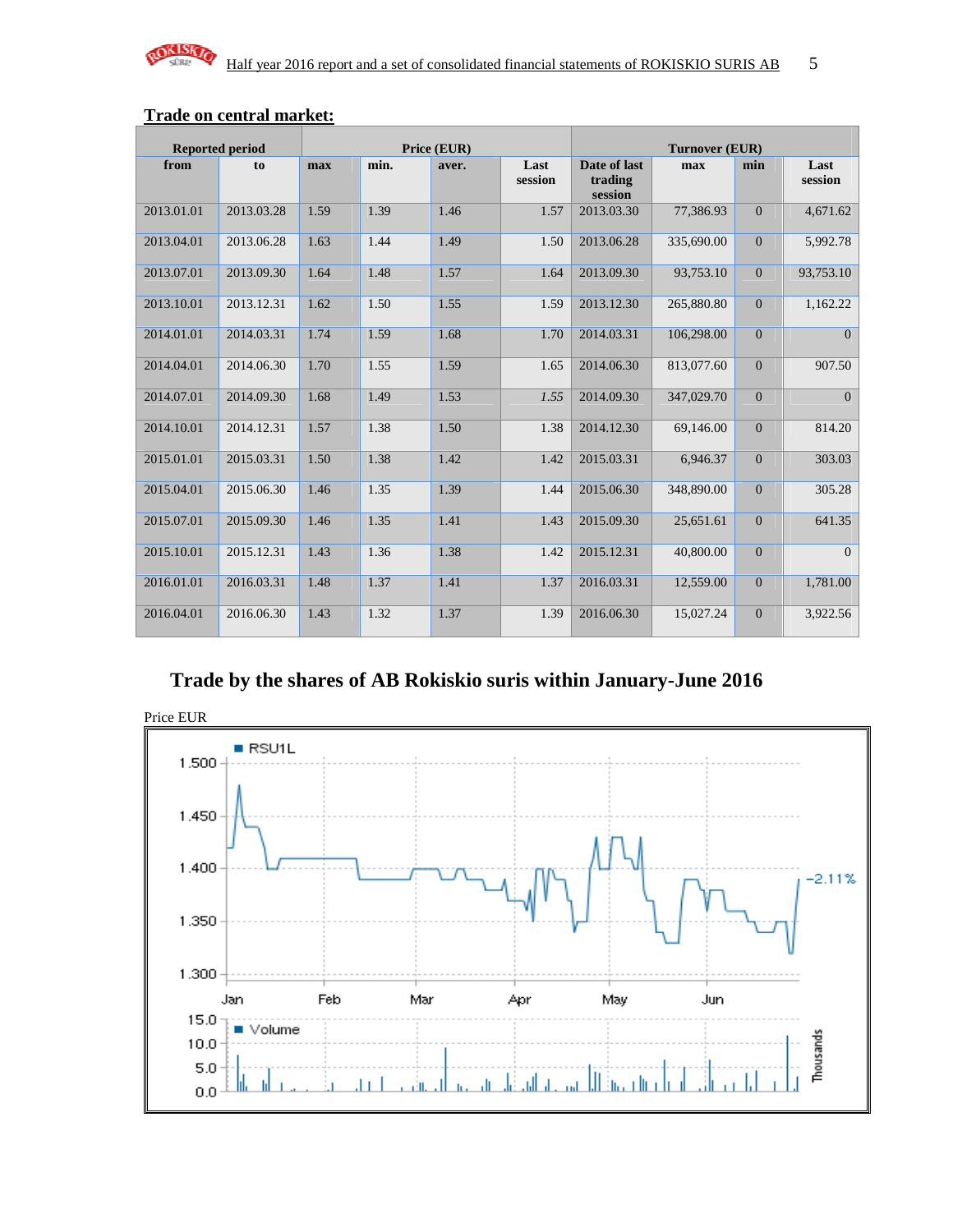

Data source – website of AB NASDAQ Vilnius:

http://www.nasdaqbaltic.com/market/?instrument=LT0000100372&list=2&pg=details&tab=historical&lang=en&cu rrency=0&downloadcsv=0&date=&start=01.01.2016&end=30.06.2016

|            | <b>Reporting period</b> |         | <b>Total turnover</b> |                 | <b>Capitalisation</b> |
|------------|-------------------------|---------|-----------------------|-----------------|-----------------------|
| from       | to                      | (units) | (EUR)                 | trading session | (EUR)                 |
| 2012.01.01 | 2012.03.31              | 189,564 | 257,712.33            | 2012.03.31      | 48,744,571            |
| 2012.04.01 | 2012.06.30              | 228,464 | 310,179.89            | 2012.06.29      | 48,780,439            |
| 2012.07.01 | 2012.09.30              | 835,557 | 1,142,089.88          | 2012.09.28      | 50,215,158            |
| 2012.10.01 | 2012.12.31              | 525,165 | 717,997.30            | 2012.12.28      | 50,215,158            |
| 2013.01.01 | 2013.03.31              | 265,841 | 389,055.13            | 2013.03.30      | 56,312,713            |
| 2013.04.01 | 2013.06.30              | 675,596 | 1,005,631.66          | 2013.06.28      | 53,801,955            |
| 2013.07.01 | 2013.09.30              | 358,981 | 562,423.85            | 2013.09.30      | 58,823,471            |
| 2013.10.01 | 2013.12.31              | 743,434 | 1,154,134.97          | 2013.12.30      | 57,030,072            |
| 2014.01.01 | 2014.03.31              | 381,601 | 640,913.17            | 2014.03.31      | 60,975,549            |
| 2014.04.01 | 2014.06.30              | 708,846 | 1,124,285.96          | 2014.06.30      | 59,182,150            |
| 2014.07.01 | 2014.09.30              | 410,778 | 629,526.69            | 2014.09.30      | 55,595,354            |
| 2014.10.01 | 2014.12.31              | 103,884 | 155,655.60            | 2014.12.30      | 49,497,799            |
| 2015.01.01 | 2015.03.31              | 26,734  | 37,953.70             | 2015.03.31      | 50,932,517            |
| 2015.04.01 | 2015.06.30              | 833,020 | 1,158,553             | 2015.06.30      | 51,649,877            |
| 2015.07.01 | 2015.09.30              | 103,062 | 145,092.97            | 2015.09.30      | 51,291,197            |
| 2015.10.01 | 2015.12.31              | 123,817 | 170,824.28            | 2015.12.31      | 50,932,217            |
| 2016.01.01 | 2016.03.31              | 67,238  | 94,656.45             | 2016.03.31      | 49,139,119            |
| 2016.04.01 | 2016.06.30              | 103,778 | 142, 143. 41          | 2016.06.30      | 49,856,478            |

### **Capitalization of the Securities**

### **7. Authorized capital of the issuer**

As at June 30, 2016, the Authorized capital of AB Rokiskio suris comprised of the following:

| Type of shares             | Number of shares | Nominal value,<br><b>EUR</b> | Total nominal<br>value. EUR | Share of<br>authorized capital<br>(% ) |
|----------------------------|------------------|------------------------------|-----------------------------|----------------------------------------|
|                            |                  |                              |                             |                                        |
| Ordinary registered shares | 35,867,970       | 0.29                         | 10,401,711.30               | 100.00                                 |

All shares of AB Rokiskio suris are paid-up, and they are not subject to any limitations of transference.

### **8. Shareholders.**

Total number of shareholders (as at 30.06.2016) – 5,398 shareholders.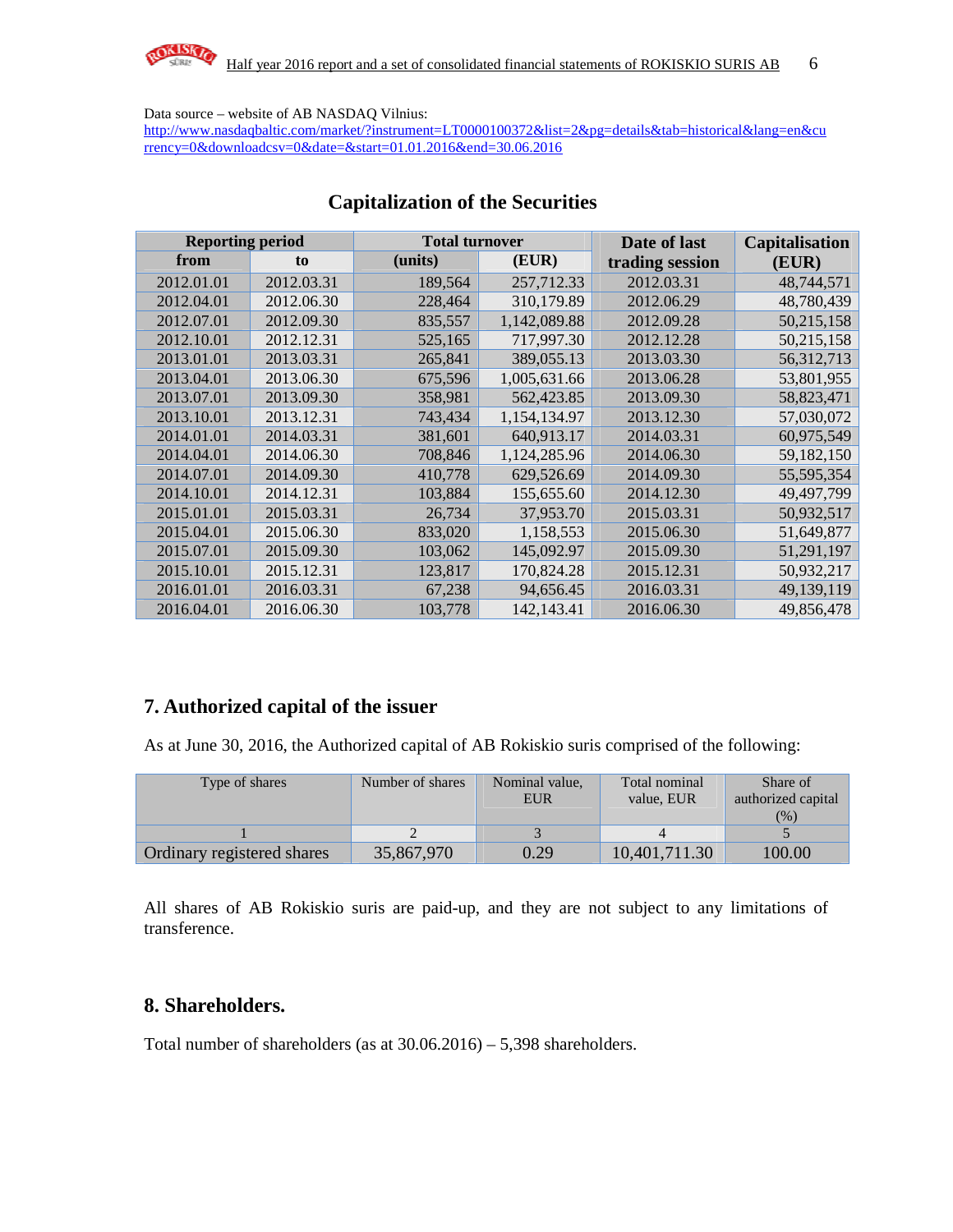

**The shareholders having or owning over 5 per cent of the issuer's authorized capital (as at 30.06.2016):** 

| Name, surname                                                                         | <b>Address</b>                                   |            | <b>Proprietary rights</b> | <b>With associated</b> |           |               |
|---------------------------------------------------------------------------------------|--------------------------------------------------|------------|---------------------------|------------------------|-----------|---------------|
| Name of company                                                                       |                                                  |            |                           |                        | persons   |               |
|                                                                                       |                                                  | Number of  | Capital                   | <b>Votes</b>           | Capital   | <b>Number</b> |
|                                                                                       |                                                  | shares     | share %                   | $\frac{0}{0}$          | share $%$ | of shares     |
| <b>UAB Pieno pramones</b><br>investiciju valdymas<br><b>Company code</b><br>173748857 | Pramones str. 3,<br><b>Rokiskis</b><br>Lithuania | 10,032,173 | 27.97                     | 29.99                  | 72.50     | 77.74         |
| <b>SIA RSU Holding,</b><br>reg.No.40103739795                                         | Sliezu iela 9A-25,<br>Riga<br>Latvia             | 8,909,347  | 24.84                     | 26.63                  | 72.50     | 77.74         |
| <b>Antanas Trumpa</b>                                                                 | Sodu 41a, Rokiskis<br>Lithuania                  | 6,980,233  | 19.46                     | 20.87                  | 72.50     | 77.74         |
| <b>Client Assets Ucits</b><br>SEB S.A.<br><b>LUESSE24C</b>                            | Luxemburg                                        | 1,778,605  | 4.96                      | 5.32                   |           |               |
| <b>AB Rokiskio suris</b><br><b>Company code</b><br>173057512                          | Pramones g.3,<br><b>Rokiskis</b><br>Lithuania    | 2.414,579  | 6.73                      |                        |           |               |

### **9. Shareholders' rights**

#### **Shareholders have the following non-economic rights**:

- 1) to attend the general meetings of shareholders;
- 2) to make advance inquiries addressed to the company in regards with the items on the agenda of general meeting of shareholders;
- 3) based on the rights provided with the shares to vote on the general meetings of shareholders;
- 4) according with Part 1 of Article 18 of the Law on the Joint Stock Companies to obtain information on the company's operations;
- 5) to address the court requesting to bring an action of damages against the company if the damage was caused by noncompliance or inadequate compliance with duties of the company manager and board of directors as stated by the Law on Joint Stock Companies of the Republic of Lithuania or other laws, as well as the Articles of Association and or in any other cases as stated by the Lithuanian Laws;
- 6) other non-economic rights established by the Lithuanian Laws.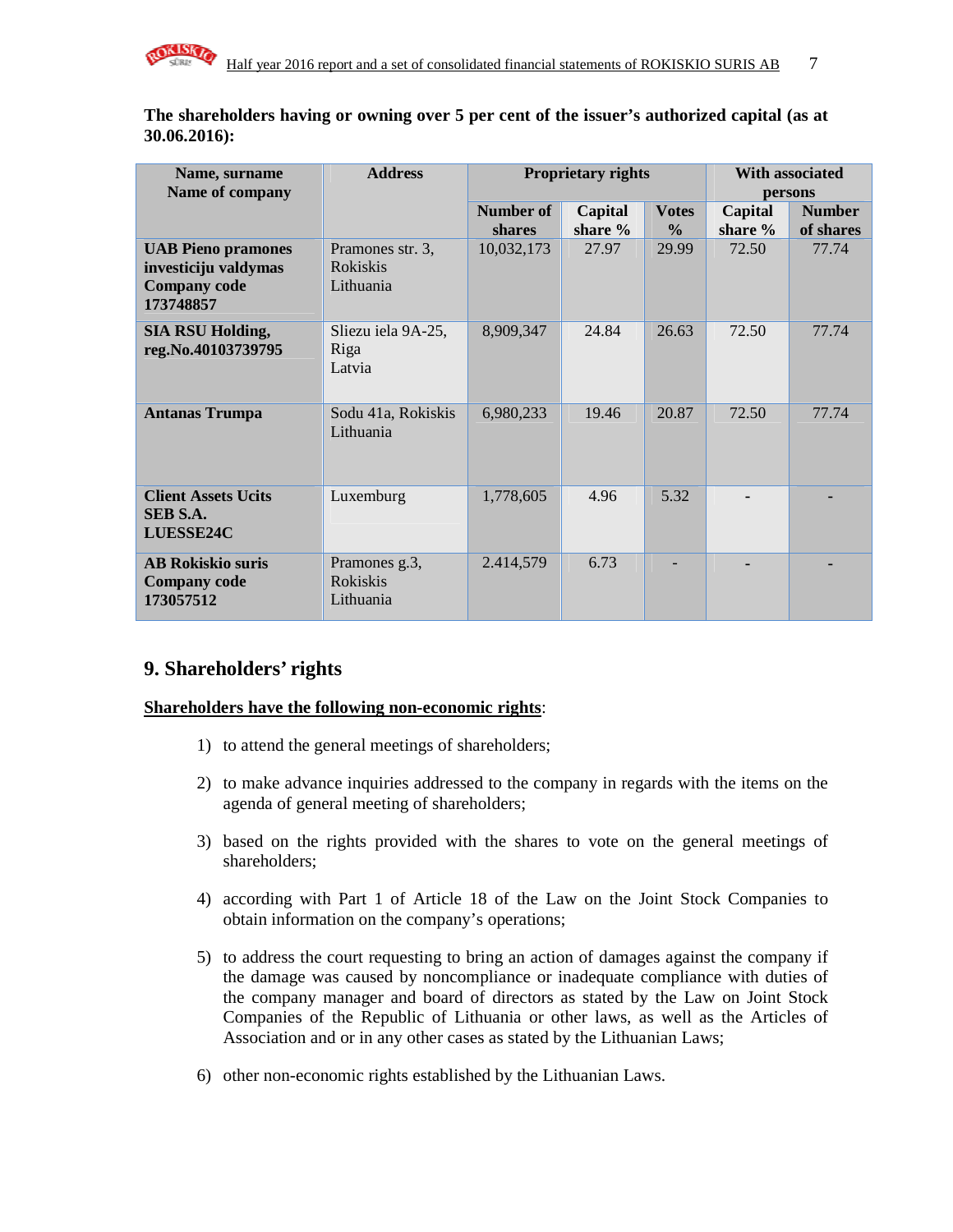

#### **Shareholders have the following property rights**:

- 1) to receive a certain portion of the Company's profit (dividend);
- 2) to receive a certain portion of the company's funds when its authorized capital is decreased in order to pay out the fund to shareholders;
- 3) to receive shares without payment if the authorised capital is increased from the funds of the Company;
- 4) to have priority in acquiring the newly issued shares or convertible bonds of the Company unless the General Meeting of the Shareholders resolves to waive such right complying with the applicable Law;
- 5) to lend to the Company as determined by the Laws of the Republic of Lithuania, the company however cannot mortgage its assets when borrowing from shareholders. When the company borrows from shareholders the interest cannot exceed the average interest rate of the local commercial banks on the day of contracting. In this case the company and shareholders must not agree regarding the higher rate of interest;
- 6) to receive a portion of assets of the Company in liquidation;
- 7) other property rights established by the Lithuanian Laws.

The rights identified by points 1, 2, 3 and 4 are provided to the persons who were the company's shareholders at the end of the tenth working day after the corresponding general meeting of shareholders.

### **10. Information on purchase of issuer's own shares**

In the way of tender offer:

From 07/09/2011 to 20/09/2011, AB Rokiskio suris acquired 788,804 own shares which made 2.20% of the company's authorized capital;

From 01/12/2011 to 14/12/2012, it was acquired 13,290 own shares which made 0.04% of the company's authorized capital;

From 10/12/2015 to 23/12/2015, it was acquired 1,612,458 own shares which made 4.50% of the company's authorized capital;

Consequently at the end of period  $(30<sup>th</sup>$  June 2016), AB Rokiskio suris has in treasure 2,414,579 ordinary registered shares and it makes 6.73% of the company's authorized capital.

The treasury shares have no voting right.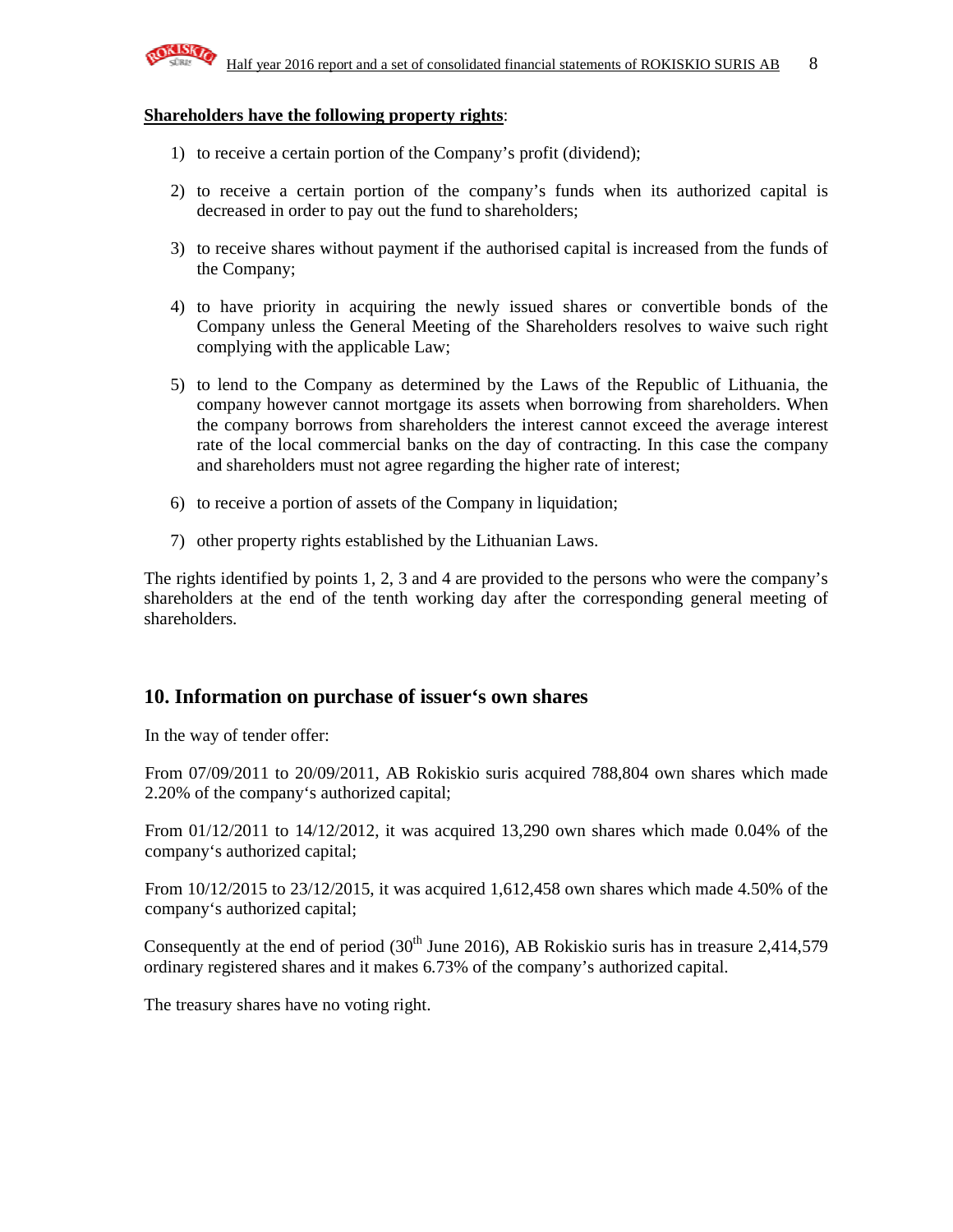

### **11. Operations of the issuer, business projection and forecast**

The Group of AB Rokiskio suris is the largest and strongest dairy processor in Lithuania. The sales of commodities are widely spread in both Eastern and Western export markets, as well as sales of short shelf life dairy products on the local market and in neighborhood countries.

As a result of Russian embargo and loss of sales in that country, the Company increased its sales to the USA. Also, it strengthened search for new markets in the Central Asia, Middle East and Far East.

The Group's production is developed in the towns of Rokiskis (AB Rokiskio suris), Utena (UAB Rokiskio pieno gamyba) and Ukmerge (UAB Rokiskio pieno gamyba subsidiary Ukmerges pienine).

Specialization of Rokiskis production plant – production and sales of fermented cheese and whey products.

Specialization of UAB Rokiskio pieno gamyba (Utena production plant) – fresh dairy products for the local market, whey protein concentrate, milk powder and butter production.

- Specialization of UAB Rokiskio pieno gamyba (Ukmerge production plant) – curd and curd cheese production.

Specialization of UAB Rokiskio pienas – sales of the Group's products in Lithuania, Latvia and Estonia.

The cheese produced by the company AB Rokiskio suris comprises of fresh, semi-hard and hard cheese. The group of fresh cheese includes Cagliata (various fat content and weight), and Mozzarella. The group of semi-hard cheese includes the following products: Rokiskio suris (various fat content and weight), Saules suris, Lietuviskas, PREMIA, Gouda, TIKRAS, Naminis etc., whereas Kietasis suris (various fat, moisture content and weight), and Montecampo belong to the hard cheese type. The production of long term maturing hard cheese ROKISKIO GRAND has been fully developed by Rokiskio suris AB with the assistance of Italian cheese expert Angelo Frosio.

Besides the main production of fermented cheese, AB Rokiskio suris produces liquid whey protein concentrate (WPC-34 and WPC-45) which is followed by the production of WPC powder, and also milk sugar (lactose), processed cheese, and smoked cheese. Production of fermented cheese in first half year 2016 decreased by 13 per cent compared to the same period last year. Production of hard cheese reduced significantly, and this was caused by the severe situation in global dairy market. As the production of fermented cheese decreased, the stream of raw milk was directed into the production of skim milk powder. In 2016, the production of skim milk powder increased by 2022 tons compared to the same period last year. Skim milk powder is subject to intervention buying.

The Group of Rokiskio suris is one of the leaders on the local market with the market share of 20-25 per cent.

UAB Rokiskio pieno gamyba specializes in the production of fresh dairy products, i.e. fluid milk, sour milk, kefir, cream, curds and fresh cheese, chocolate coated cheese bars, yogurts, butter, for the local market, also the company provide service to AB Rokiskio suris producing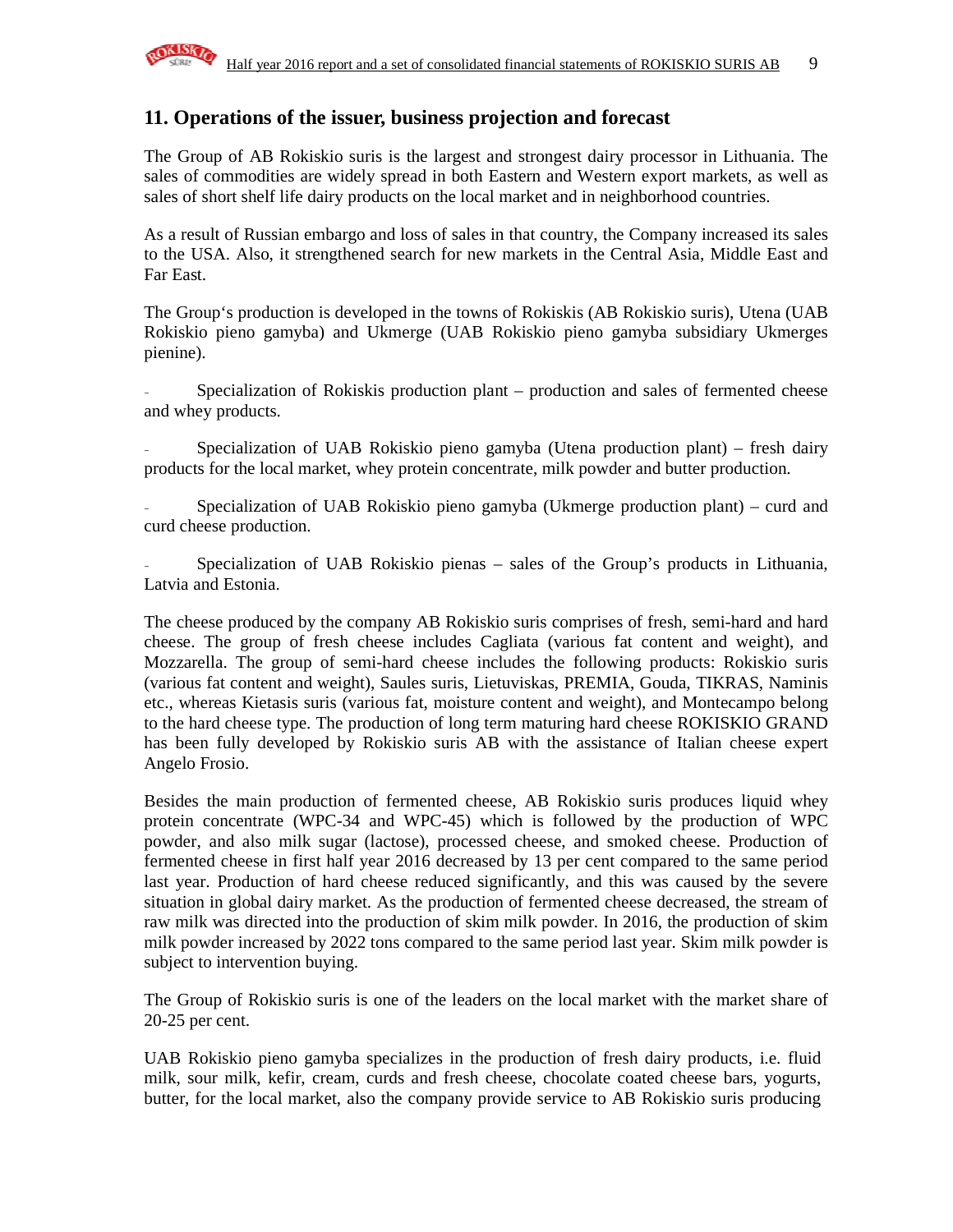the export products such as butter, cream, WPC (whey protein concentrate) 34 and 80, and skim milk powder. The greatest part of the production of Rokiskio suris AB is exported.

After Russian dairy embargo in 2014, the company changed export directions. Fresh cheese as usual is mainly sold to the EU countries such as Italy, the Netherlands, and Spain. Furthermore, new markets in the Middle East and Asia opened. Luckily the Company reinvented market of the United States to which it exports its hard cheese. In the past sales to this market were stopped due to low rate of US dollar compared to euro. The sales of hard cheese in the US in 2016 decreased compared to 2015 as the supplies in the US market are very high and there are considerable stocks in warehouses.

The sales of fresh cheese have increased. Trading in big quantities was started to the market of South Korea which became the biggest Mozzarella market for our company.

Also this year, exports of fresh cheese were started to Singapore, Egypt, Morocco and Saudi Arabia. The quantities are not high but it is believed to increase them with time. The company maintained constant sales of lactose to Philippines, India, and Russia. In 2016, the trade with the UK and the Netherlands was started.

Sales of whey protein concentrate 80% were expanded. This product is sold to France, Germany, Denmark, the Netherlands and Spain.

Sales of butter to the Middle East increased significantly, and it became the main sales market for butter.

Due to the considerable drop in the global dairy market, the sales of the Company decreased in terms of value. Yet there were first signs of the market recovery in June and the prices are getting up especially for fresh cheese. It is believed that this is not seasonal and the prices will further go up or at least remain on the same level by the end of holiday season.

The January-June 2016 consolidated non-audited sales of the Group of Rokiskio suris amounted to kEUR 97,106; i.e. 3.93 per cent less than in the same period last year. The first six months 2015 consolidated sales made kEUR 101,078.

Main factor causing the decrease of sales in terms of value was the ongoing crisis in the global dairy market and further fall of dairy product prices. In 2016, the prices were still dropping down and they were down by 12 per cent for fermented cheese compared to the same period in 2015, respectively it was down by 17 per cent for butter, by 20 per cent for lactose, and 10 per cent for short shelf life products.

The decrease of sales was caused by the crisis of world dairy market which started in 2014, yet it was even worsened by the Russian embargo on dairy products in August 2014.

The January-June 2016 consolidated non-audited net loss of the Group of Rokiskio suris made kEUR 1,902. Whereas during the same period last year, the Group made net profit of kEUR 992.

The loss of the Group of Rokiskio suris in 2016, was caused by reduced sales quantities, increased stocks of products, drastic drop of sales prices and shrunk demand on dairy products.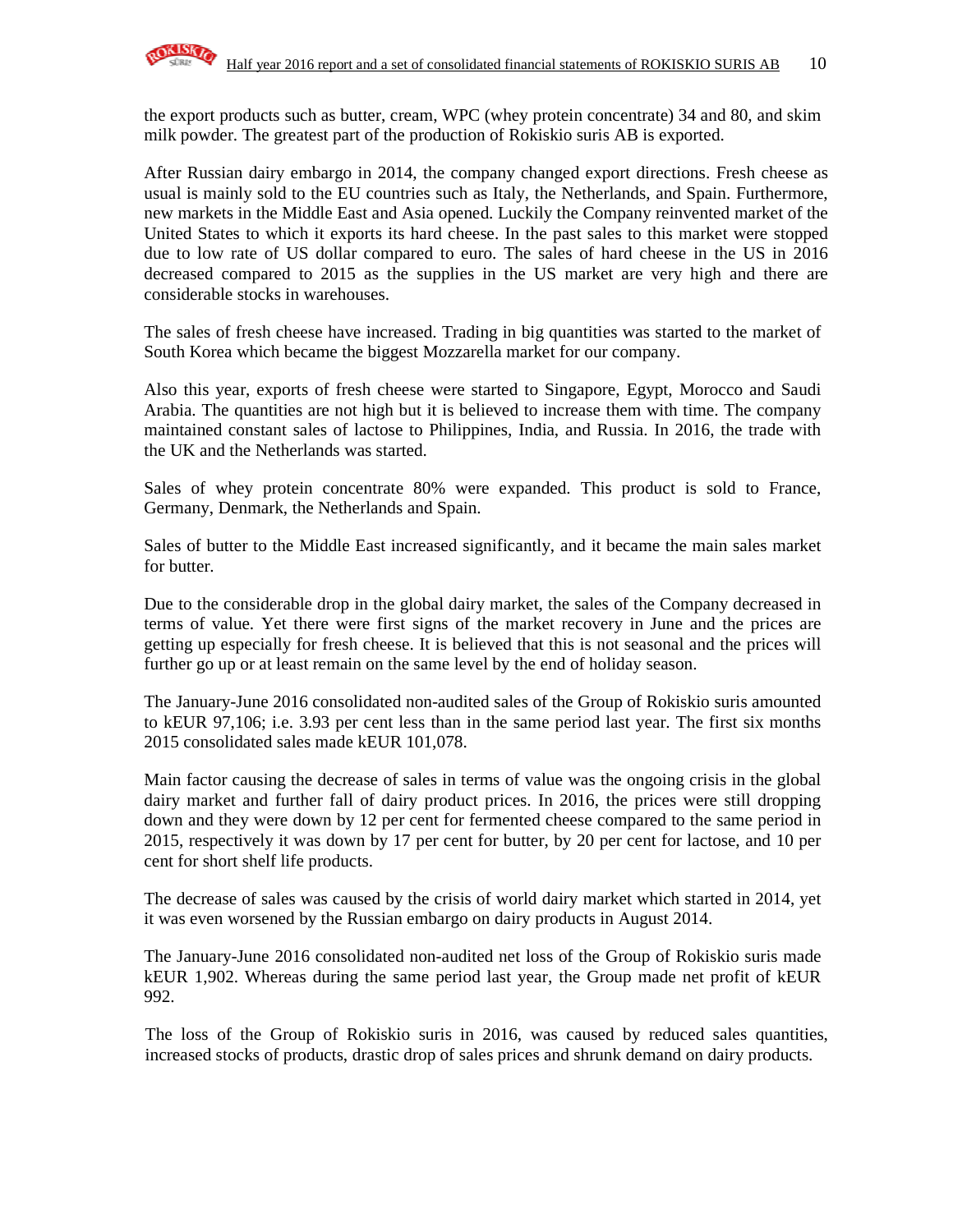

| <b>Name of countries</b> | <b>Sold</b>   |               |         |               |  |  |
|--------------------------|---------------|---------------|---------|---------------|--|--|
|                          | Jan-June 2016 |               |         | Jan-June 2015 |  |  |
|                          | k EUR         | $\frac{0}{0}$ | k EUR   | $\frac{0}{0}$ |  |  |
| Lithuania                | 39 014        | 40.18         | 36 086  | 31.80         |  |  |
| European countries       | 40 809        | 42.02         | 48 122  | 46.20         |  |  |
| Other countries          | 17 283        | 17.80         | 16 870  | 22.00         |  |  |
| <b>Total</b>             | 97 106        | 100           | 101 078 | 100           |  |  |

### **Sales markets**



The Companies are highly concerned about food safety and quality issues in order to satisfy customer needs and comply with the environmental requirements. The Company AB "Rokiškio sūris" was the first in Lithuania who was certified in accordance with the Quality management and Environment management systems (ISO 9001:2008, ISO 14001:2004, ISO 22000:2005). The company's laboratory is accredited in accordance with the international standard LST EN ISO/IES 17025.

In order to reach higher level of food safety effectiveness the company in Rokiskis improved the food safety system and in 2013 it was certified in accordance with the scheme for certification of food safety systems FSSC 22000. The system covers ISO 22000:2005 and ISO/TS 22002-1:2009 as well as additional requirements. The food safety scheme is recognized by the Global Food Safety Initiative GFSI, and it can replace some other previously recognized food safety standards such as BRCm IFS and SQF.

In 2012, the Utena plant implemented and certified the social responsibility standard SA8000.

Following the requirements of those standards, the company implemented rules which ensure production of steady, uniform, qualitative and safe produce aiming to improve overall effectiveness of environment protection, and following the company's politics. The system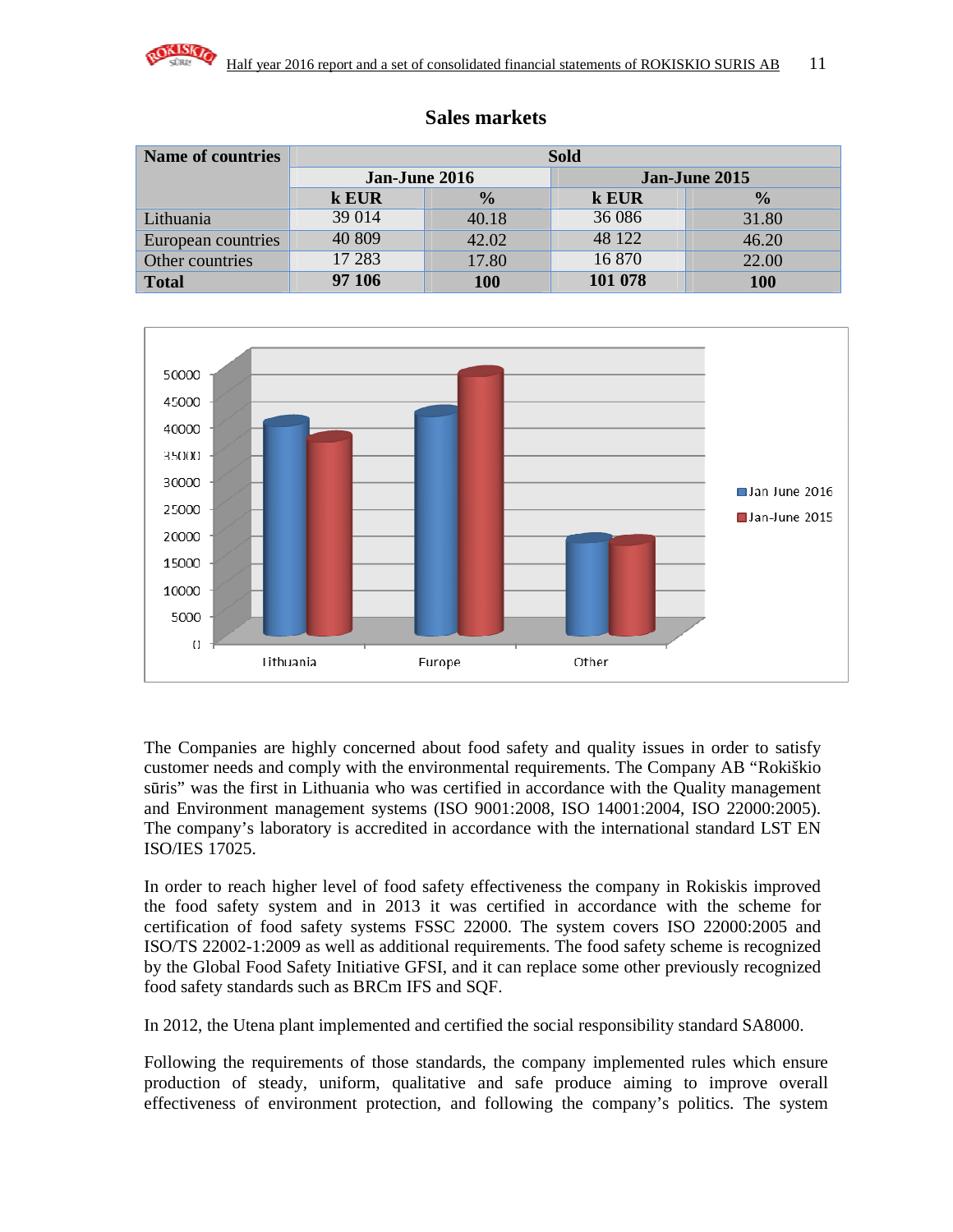

covers all processes from raw milk purchase to the service of end customers. The systems are reviewed periodically and improved in order to maintain high quality of production, and to supply customers with qualitative wide range production.

In 2016, as each year, the Company intends to allocate a considerable share of its earning to investment projects. The group of AB Rokiškio sūris is going to make investments amounting to LTL 15.3 million.

In 2016, the investment covers wide range of areas which are necessary for the company's development and which help to improve the product quality and consequently find new markets, also the investments are needed to improve current production facilities, as well as for the environment protection, improvement of working conditions and economical consumption of power supply.

In addition, the newly acquired equipment should firstly meet customer demand for finished products. It is aimed the equipment would ensure safety and quality of the product as well as variability of packaging responding to growing market demand. As the Company is redirecting its sales to various global markets, the investments should firstly strengthen the areas related with products which are of interest to the new markets.

In 2016, it is planned to make investments into the innovative production of high quality product WPC80 and high value added product such as long term maturing hard cheese. The related investments cover main production facilities and servicing facilities.

For the production of WPC80, a part of investment will be used in the cheese production plant where whey is separated. These are the processes of separation and pasteurization which would improve effectiveness of the production of whey used for WPC80.

In addition, these new technologies will ensure higher yield of lactose which was difficult to reach with old technologies.

Also, it is intended to acquire some internal transport in order to have constant and harmonized transportation of raw materials and finished products within the production departments.

In 2015, the group of AB "Rokiškio sūris" prepared a business plan "Modernization of milk processing and marketing", and presented to the National Paying Agency in order to get an EU financial support. The project investments amount EUR 27 million and cover the period of 2016- 2017. The investment will be directed to all three plants of the group of AB "Rokiškio sūris" located in Rokiškis, Utena and Ukmergė. The investment is intended to use for the modernization of current equipment and implementation of new technologies in order to develop production for alternative markets. The Company will use its own resources to implement the project as well as borrowed resources. It is planned to invest EUR 4 million.

In 2015, it was allocated kEUR 139.2 for the project "Waste less processing of whey at Rokiskio suris AB" via the programme of Lithuanian Environment Protection Investment Fund. Total value of the project was kEUR 509.4. The project was covered by the resources of the company and the Lithuanian Environment Protection Investment Fund (LAAIF). In July 2016, the project was completed, i.e. it was implemented a modern technology of curds separation from whey in the process of cheese production. Therefore it was acquired a whey purifier and a decanter for concentration of curds particles. To control and monitor the technological process it was installed the automated monitoring system for preparation of run of separator and decanter. Having implemented the new equipment it is collected more curds used for the production of foods products. This stage of process is completely waste less.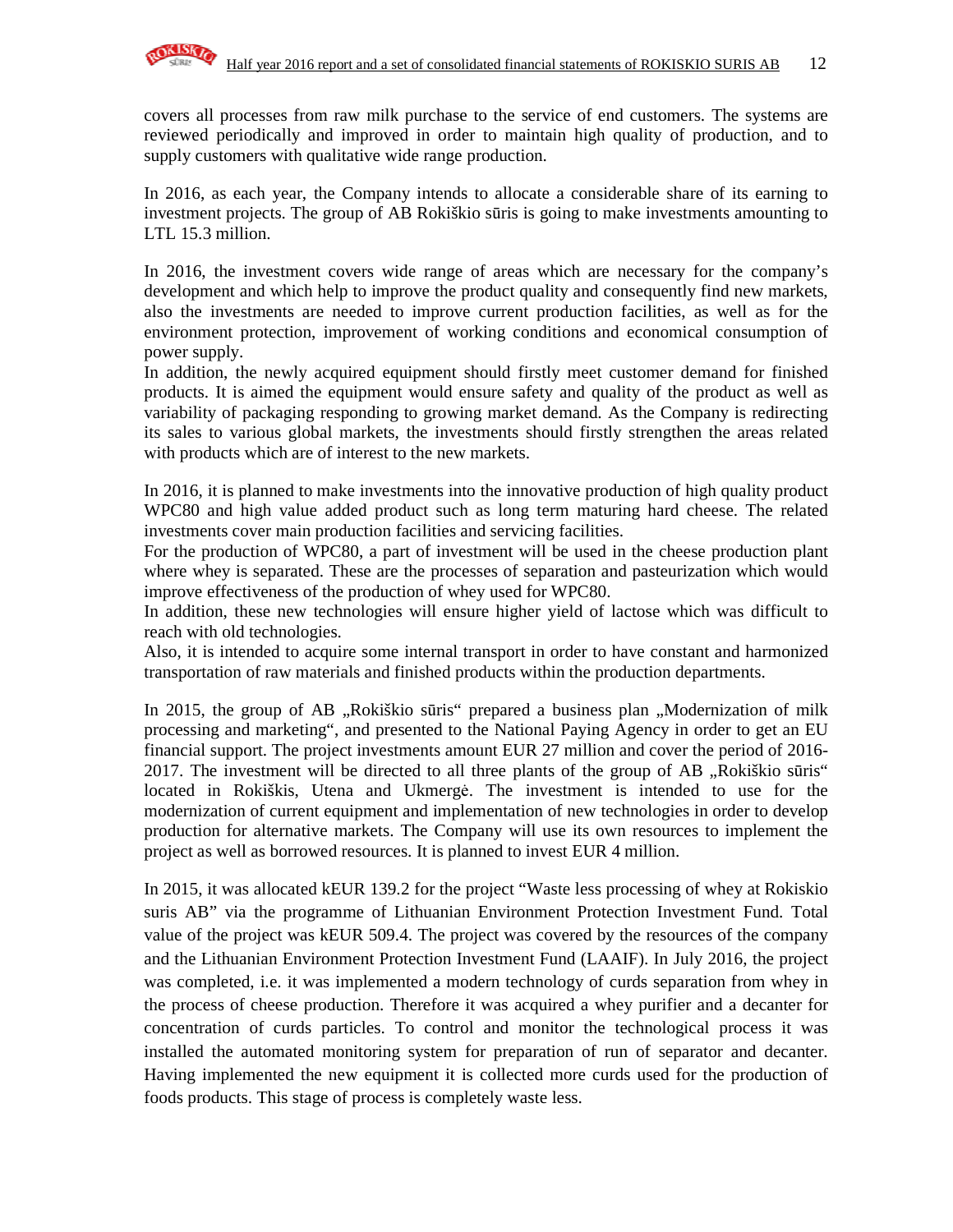

Long term objectives of AB Rokiskio suris Group:

- Create, consolidate and secure a safe long-term market for the produce
- Ensure stable and coordinated waste-free production programme
- Keeping stabilized relationships with raw milk suppliers.

### **12. Environment Protection**

The food safety and quality and environment protection politics of AB Rokiškio sūris covers continuous decrease of negative impact on environment, ensuring minimal consumption of resources, and strengthening waste treatment in order to minimize negative impact on air, water and earth.

Within the reporting period, AB Rokiškio sūris implemented successfully the targets and tasks provided by the Environment Protection Program 2015. The company employs six programs in order to monitor and analyze the impact on environment. It was not identified any unwelcome facts, the reports are supplied to the Environment Protection Authority.

Within the first half year 2016, the company processed 7.1 per cent less of raw material compared to 2015, consequently the use of resources has changed also.

Consumption of energy resources in the first half year 2016, per 1 ton of raw material:

| Thermal power       | Electricity        | Water               | Waste effluent     |
|---------------------|--------------------|---------------------|--------------------|
| Decreased by 11.2 % | Increased by 4.0 % | Decreased by 10.3 % | Increased by 0.8 % |

During the first half year 2016, 78% of used water was extracted from the company's fresh water bores. The savings of the underground water made 6.3 % as it was used the cleaned whey water instead.

The whey from production procedure is fully processed. Nanofiltration, ultrafiltration and reverse osmosis are used in the processing technology. The water extracted from whey ("cow water") complies with the environmental requirements. Effectiveness of cleaning equals to 98% in terms of BDS7. 21.3 % of the cleaned water is used second time.

The waste is treated by the internal waste water treatment plant with nitrification and dinitrification, as well as chemical discharge of phosphorus. The effectiveness of cleaning amounts to 98-99 % in accordance with the controlled parameters.

A part of waste is handled by UAB Rokiškio vandenys, it amounts to 1.2 % of total waste. The amount of discharged contaminants with the waste in accordance with BDS<sub>7</sub> is equal to 0.04 kg/ ton of raw material.

AB Rokiškio sūris employs 311 vehicles: 193 trucks, 118 cars, and 8 others. 74 % of which complies with the requirements set by Euro 2-6.

The comprised waste (both hazardous and non-hazardous) is handled by UAB Rokiškio komunalininkas. In the first half year 2016, it was 197.7 t of household waste, 7.66 t of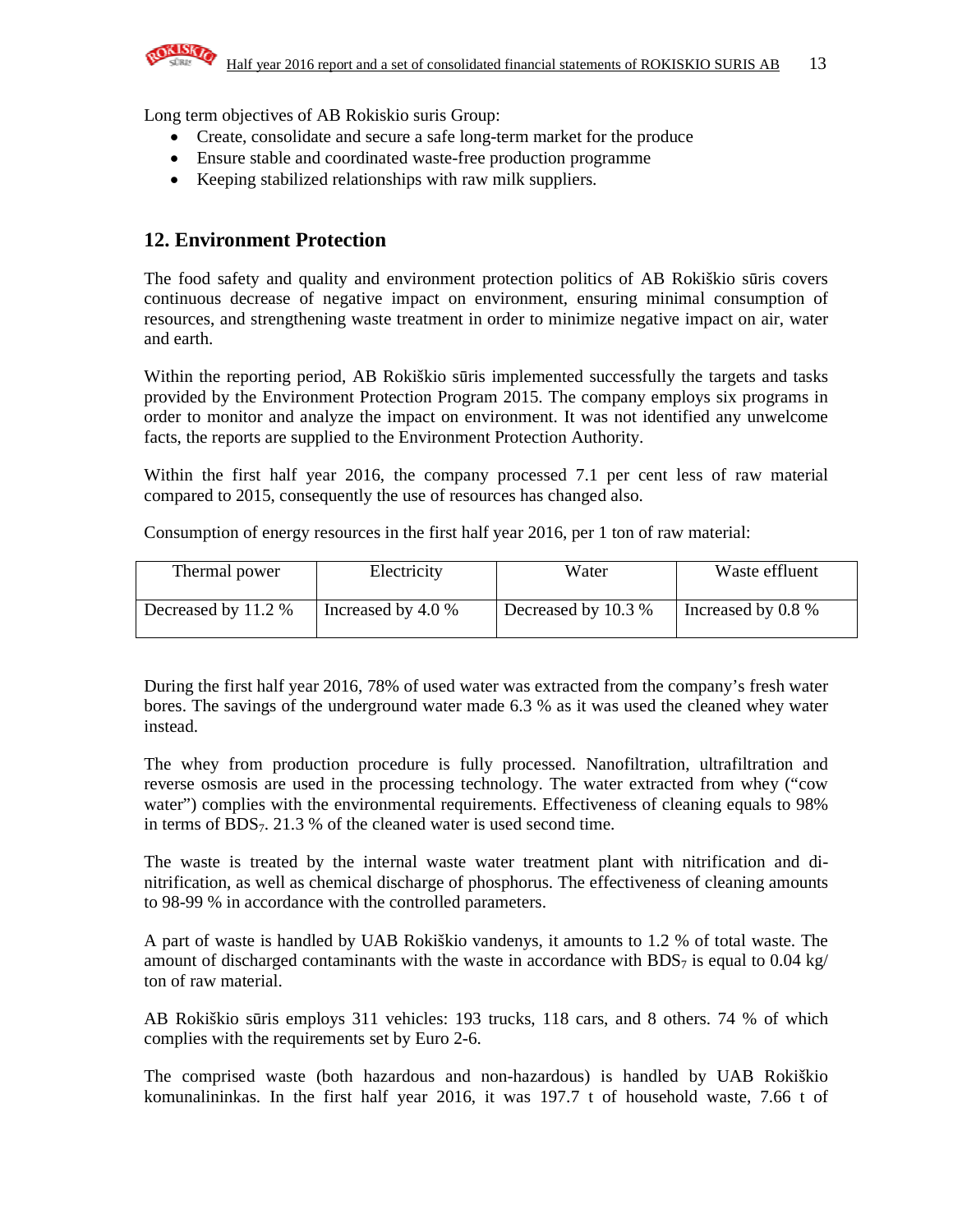

hazardous waste, and 2,712 t of sludge from waste water treatment plant was used for soil fertilization. It was collected the secondary waste as follows: paper and carton 19.4 t, plastics 22.8 t.

AB Rokiškio sūris has a Licence for integrated prevention and control of pollution (TIPK), which was renewed on  $12^{th}$  September 2014.

### **13. Procedure for amendments of the Articles of Association**

Pursuing the Articles of Association of AB , Rokiškio sūris", the Articles may be exclusively changed by the general meeting of shareholders, except the cases provided by the Law on joint stock companies of the Republic of Lithuania. To accept the decision changing the Articles of Association, it is needed 2/3 of votes of total participants in general meeting of shareholders.

### **14. Management bodies of the issuer**

In accordance with the Articles of Association of AB "Rokiškio sūris", the managing bodies of the company are as follows: General shareholders' meeting, the Board of Directors and the Chief Executive Officer.

The competence and procedure of announcement applied to the general shareholders' meeting complies with the competence and procedure of announcement applied to the general shareholders' meeting established by the Law on Joint Stock Companies.

The Board of Directors is a collegial management body comprised of 5 (five) members. The Board members are elected and recalled by the general shareholders' meeting pursuing the procedure set by the Law on Joint Stock Companies.

The Board of Directors of Rokiskio suris AB were elected by the August 21, 2015 extraordinary general meeting of shareholders of AB Rokiškio sūris. Term of service of the Board of Directors is 4 years.

#### **Members of the Board of Directors**:

**Dalius Trumpa –** Board Chairman, (elected on 21/08/2015, term ends 21/08/2019), Deputy Director of AB Rokiškio sūris, holds 83,500 shares, i.e. 0.23% of the Authorized Capital of AB Rokiškio sūris and 0.24% votes.

Education – university degree. Works for the company since 1991. As from 2002 in the capacity of production director. As from 2007 appointed a deputy director.

Participation in the activities of other companies:

Shareholder of UAB Pieno pramonės investicijų valdymas, having 3.91% of the company's shares and votes;

As from 2007, Chief executive officer of a subsidiary UAB Rokiškio pienas, having no shares; As from 2010, Board Chairman of a Latvian company SIA Kaunata, having no shares;

As from April 29, 2013, Chief executive officer of a subsidiary UAB Rokiškio pieno gamyba, having no shares;

Director of UAB Rokvalda, having 100% of shares and votes;

From December 11, 2013 director of SIA RSU Holding, having 11.26% of the company's shares.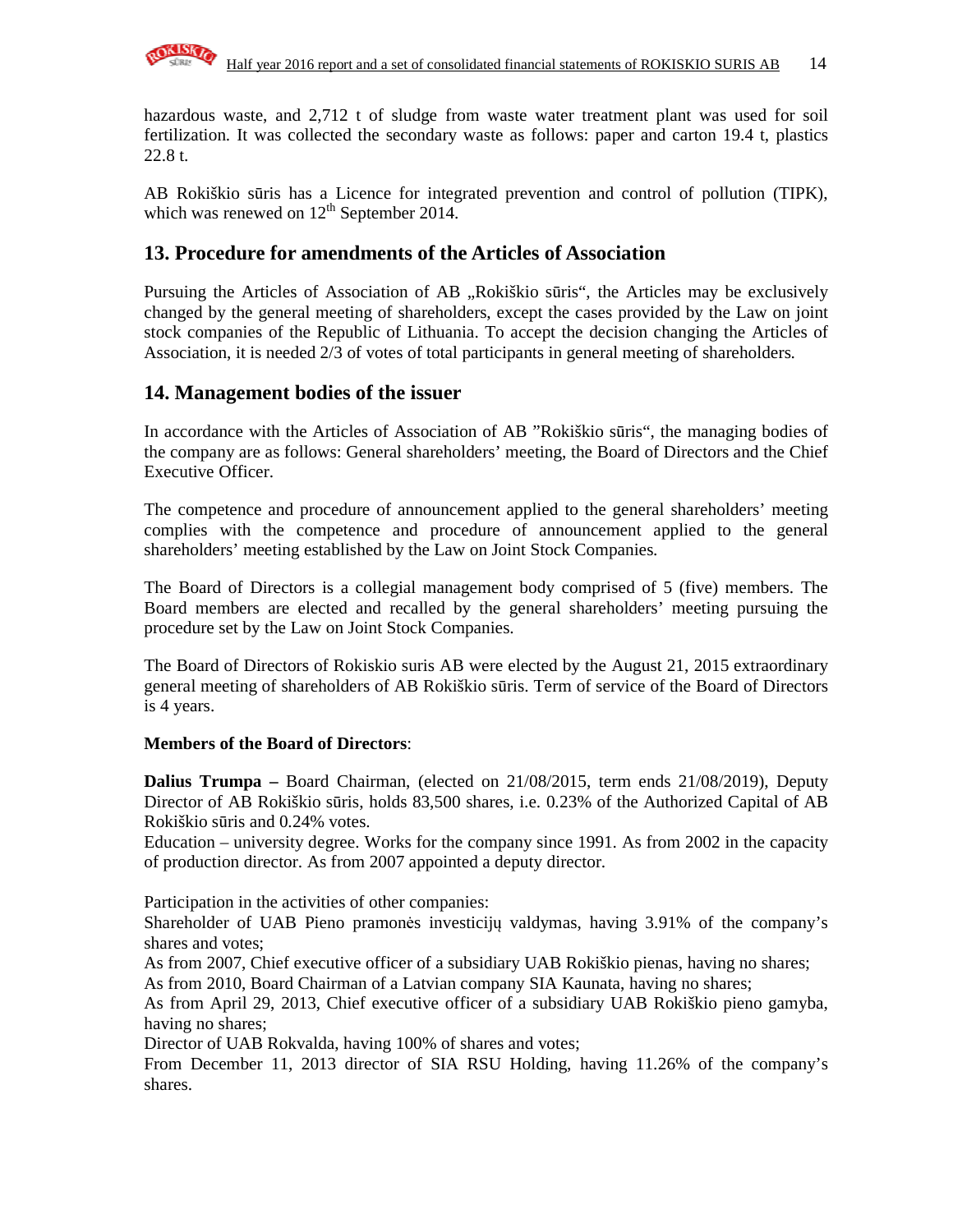

**Antanas Kavaliauskas** – Deputy Board Chairman, (elected on 21/08/2015, term ends 21/08/2019), CFO of AB Rokiškio sūris, does not hold any shares of AB Rokiškio sūris.

Works for the company since 2002 in the capacity of finance director. Education – university degree. In 1997, obtained a master degree of finance management in Kaunas technology university.

Participation in the activities of other companies:

Shareholder of UAB Pieno pramonės investicijų valdymas owning 3.91% of shares of UAB Pieno pramonės investicijų valdymas.

Board Chairman of Latvian company SIA Jekabpils piena kombinats, having no shares;

**Antanas Trumpa –** Member of the Board (elected on 21/08/2015, term ends 21/08/2019), CEO of AB Rokiškio sūris, holds 6,980,233 shares of AB "Rokiškio sūris", i.e. 19.46% of Authorized Capital of AB "Rokiškio sūris" and 20.87% of votes.

Education – university degree. Works for the company as from 1966. In 1979, prepared a dissertation "Organizing the work of vacuum apparatus" in Kaunas Polytechnic Institute, consequently on 12th October 1994 was granted a doctor degree by Lithuanian Science Council.

Participation in the activities of other companies:

Board Chairman in UAB Rokiskio pienas and UAB Rokiskio pieno gamyba.

Shareholder of UAB "Pieno pramonės investicijų valdymas" with 6,758, i.e. 67.04% of the shares and votes of UAB" Pieno pramonės investicijų valdymas".

Shareholder of SIA "RSU Holding", holds 77.37% of the company shares.

**Ram**ū**nas Vanagas -** Board member (elected on 21/08/2015, term ends 21/08/2019), Development Director of AB Rokiškio sūris, having no ownership of shares of AB Rokiškio sūris.

Education – university degree. Works for the company since 2005 in the capacity of business development director.

Participation in the activities of other companies:

Shareholder of UAB Pieno pramonės investicijų valdymas, having 3.91% of the company's shares and votes.

**Darius Norkus -** Board member, (elected on 21/08/2015, term ends 21/08/2019), Sales and Marketing director of AB Rokiškio sūris, having no shares of the company.

Education – university degree. Works for the company since 2001 in the capacity of the sales and marketing director.

Participation in the activities of other companies:

Shareholder of UAB Pieno pramonės investicijų valdymas, having 3.91 % of the company's shares and votes;

#### **Manager of the Company:**

The Chief Executive Officer is a one-man management body who organizes everyday activities of the company. Within relationship between the company and other persons, the Chief Executive Officer acts determinatively on behalf of the company.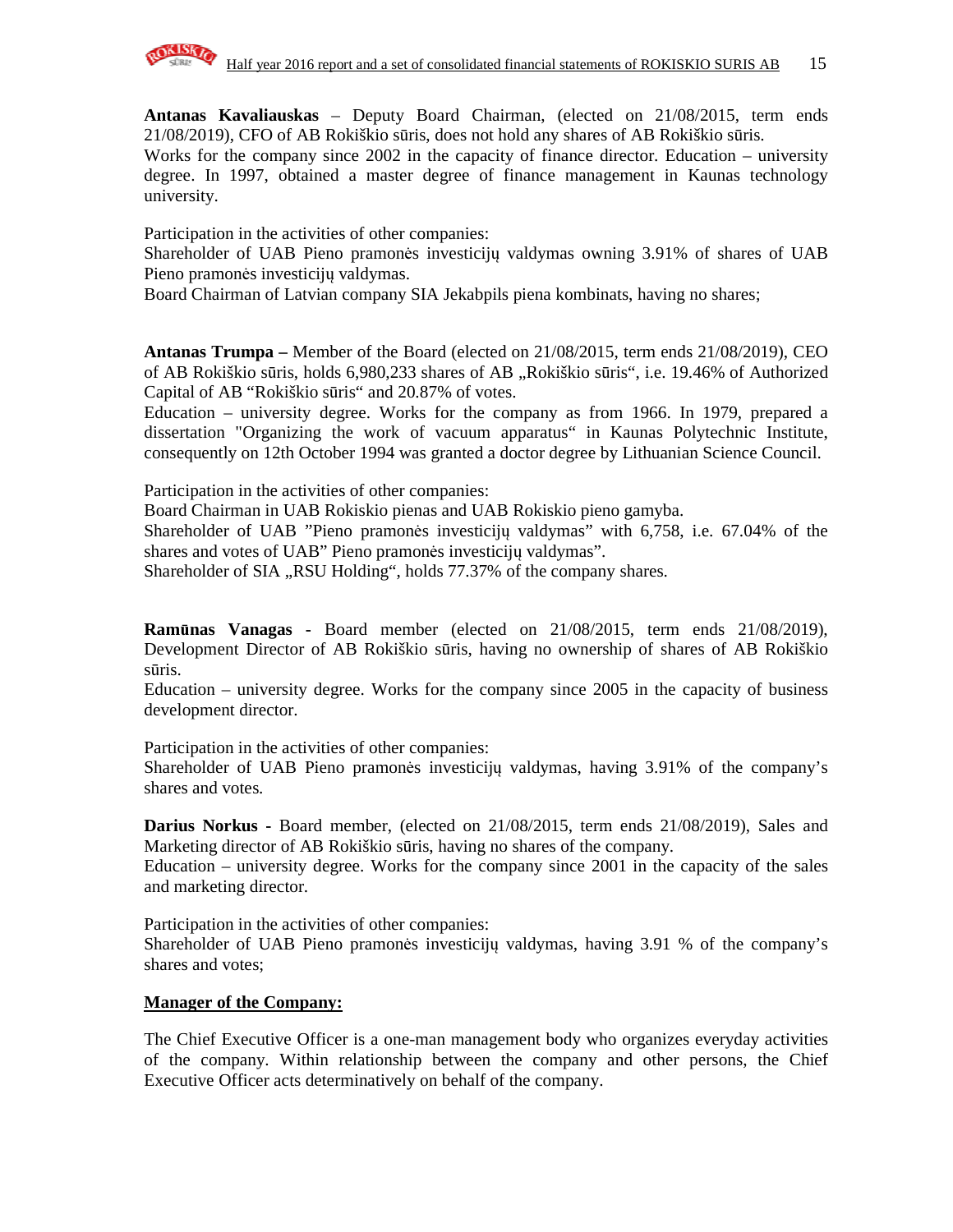

### **The CEO of the Company – Antanas Trumpa.**

Information on the company's CEO is presented with the information on the members of the Board of Directors.

### **15. Committees formed in the Company**

### **Audit Committee of AB Rokiskio suris:**

The company's Audit Committee is made of 3 members one of which is independent. The cadency of the Audit Committee is four years. Upon recommendation of the company's Board of Directors the members of Audit Committee are elected by the general meeting of shareholders. The members of Audit Committee were elected by the 26th April 2013 general meeting of shareholders. Cadency period of the Audit Committee ends in April 2017.

The Audit Committee is a collegial body accepting its decisions at the meetings. The Audit Committee may adopt resolutions and its meeting is considered to be valid when it is attended by at least 2 (two) members of the committee. A resolution is adopted when it is voted for by at least two members of the Audit Committee.

In half year 2016, the Audit Committee convened 2 meetings. All meetings were attended by all members of the Audit Committee.

#### **Key functions of Audit Committee include the following:**

- 1) supervision of preparation of financial accounts;
- 2) supervision of functional internal control of the company, risk management and internal audit system,
- 3) supervision of the Company's auditing procedure;
- 4) supervision how an auditor pursues the principles of independency and impartiality;
- 5) honest and responsible operation in favour of the Company and its shareholders.

#### **Members of Audit Committee:**

Kęstutis Kirejevas – independent member, director of UAB "EuropaPrint", has no shares of AB Rokiškio sūris;

Rasa Žukauskaitė – works for AB "Rokiskio suris", in the financial department, has 2 shares of AB Rokiškio sūris;

Asta Keliuotytė - works for AB "Rokiskio suris", in the financial department, has no shares of AB Rokiškio sūris.

There are no other committees formed in the company.

### **16. Management structure and Employees**

AB "Rokiškio sūris" Group's management structure is formed in line with the key functions such as Sales, Production, Finance management, Milk procurement, Logistics, Central services, and Development.

In accordance with the corporate strategy approved by the Board of Directors the Company's key operational targets cover all functional areas such as finance, marketing, procurement, production and control of human resources and their achievements. In order to reach the set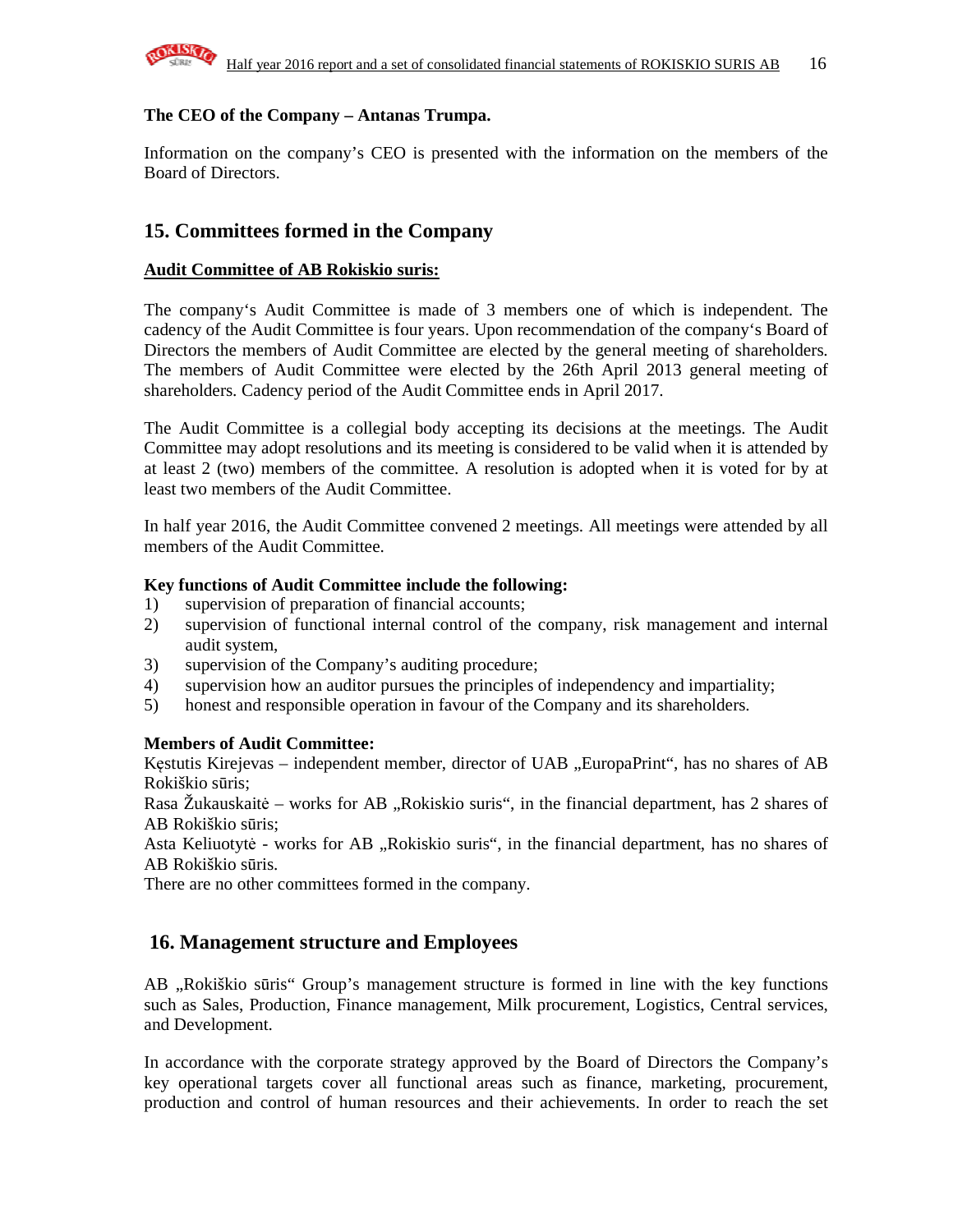

targets the company has established an internal control system as well as the Audit Committee. The main functions include analyzing and evaluation, also providing recommendations for improvement of the Company's operational performance. The findings of Audit Committee are presented to the Company's management, and an action plan is prepared accordingly in order to eliminate identified weaknesses. The accounting system of the company's groups is prepared in accordance with the International Accounting Standards applied in the European Union.

The company's Audit Committee is made of 3 members one of which is independent and has at least 5 year experience in accounting. Other members of the Committee also have appropriate experience to perform their duties. The Audit Committee performance includes independent and objective surveillance, review, evaluation and consultation of the company in order to improve procedures and to increase additional value.

The Company's performance is managed and controlled in assistance with the informational technologies. Security of the data on the Company's information system is ensured by document copying.

As at  $30<sup>th</sup>$  June 2016, the number of employees working for the group of AB Rokiškio sūris amounted to 1,595 (average number of employees).

| Average number of employees | 2016.06.30 | 2015.12.31 |
|-----------------------------|------------|------------|
| Total:                      | 1595       | 1643       |
| Incl.<br>Managers           | 10         | 10         |
| Specialists                 | 276        | 280        |
| Workers                     | 1309       | 1353       |
|                             |            |            |
| Average monthly salary, EUR | 848        | 826        |
| managers                    | 1695       | 1690       |
| specialists                 | 854        | 850        |
| workers                     | 818        | 790        |

*The table shows average number of employees of Rokiškio s*ū*ris group and variation of average salaries in six month period 2016:*

#### *Education of the employees working for Rokiskio suris*

|                        | 2016.06.30 | 2015.12.31 |
|------------------------|------------|------------|
| <b>Education</b>       |            |            |
| University degree      | 165        | 164        |
| Vocational school      | 791        | 784        |
| High school            | 637        | 675        |
| Unfinished high school |            |            |

There is a practice of signing Corporate Labour Contract between the Company and an employee, also there is Trade-Union Committee of AB Rokiskio suris.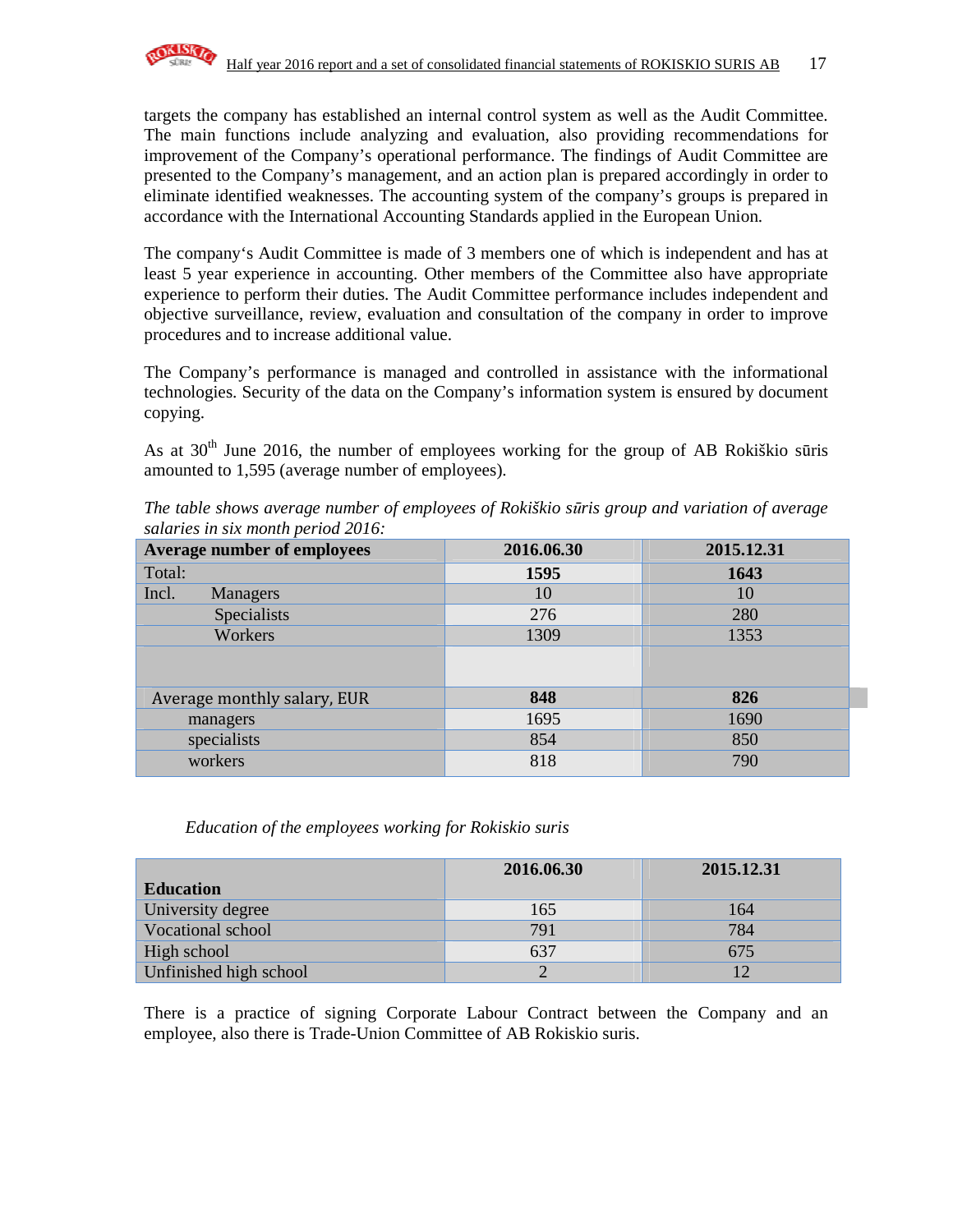

### **17. Key up-to-date information of the issuer's performance**

### *1. Regarding a submitted lawsuit*

Rokiskio suris AB informs that on 31/12/2015 it was received a notification from Panevezys district court regarding a lawsuit submitted to Antanas Trumpa as a manager of Rokiskio suris AB by a small shareholder East Capital (Lux) Baltic Fund, holding 4.96 per cent of the Company's Authorized Capital.

### *2. Additional information on the submitted lawsuit*

On December 31, 2015 Rokiskio suris AB received a notification from Panevezys district court regarding a lawsuit submitted to the company's manager Antanas Trumpa launched by East Capital (Lux) Baltic Fund. The lawsuit states that by granting loans Rokiskio suris AB provided unacceptable financial support as defined in the Law on Public Limited Liability Companies of the Republic of Lithuania. Consequently, it is requested to adjudge damage equal to EUR 11.474 million from the company's manager Antanas Trumpa on behalf of Rokiskio suris AB. In the opinion of the management of Rokiskio suris AB, the company has always lawfully granted all the loans, and no harm was done to the company, therefore the lawsuit submitted by East Capital (Lux) Baltic Fund has no grounds and will not be contented.

### **Note: On May 29, 2016, East Capital (Lux) Baltic Fund reduced the claim to EUR 7.230 million.**

### *3. The Group of Rokiskio suris AB prepared a business plan for the EU support*

The Group of Rokiskio suris AB prepared a business plan "Modernization of milk processing and marketing" and submitted it to the National Paying Agency in order to receive the EU support for implementation of the project. The project investment amounts to EUR 27 million and it covers the period of 2016-2017. The investment will be directed to all three plants of the Group of Rokiskio suris AB, situated in Rokiskis, Utena and Ukmerge. The investment will be used for modernization of current equipment and implementation of new technologies designed to develop production for alternative markets. The company will use its own resources as well as borrowings for the implementation of the project.

### *4. Regarding the request submitted to the Bank of Lithuania*

Rokiskio suris informs that on 27/01/2016 Rokiskio suris AB approached the Supervision Service of the Bank of Lithuania with the request to investigate whether East Capital (Lux) Baltic Fund has not breached a ban on market manipulation as stated by the Law on Markets in Financial Instruments of the Republic of Lithuania by launching the ungrounded, according to the opinion of the management of Rokiskio suris AB, lawsuit to adjudge damage equal to EUR 11.474 million from Antanas Trumpa as well as, in the opinion of the company's management, raising some of market players unsound expectations.

Considering the lawsuit initiated by East Capital (Lux) Baltic Fund, the management of Rokiskio suris AB would like to emphasize again that in the opinion of the management of Rokiskio suris AB, the company has always lawfully granted all the loans, and no harm was done to the company, therefore the lawsuit submitted by East Capital (Lux) Baltic Fund has no grounds and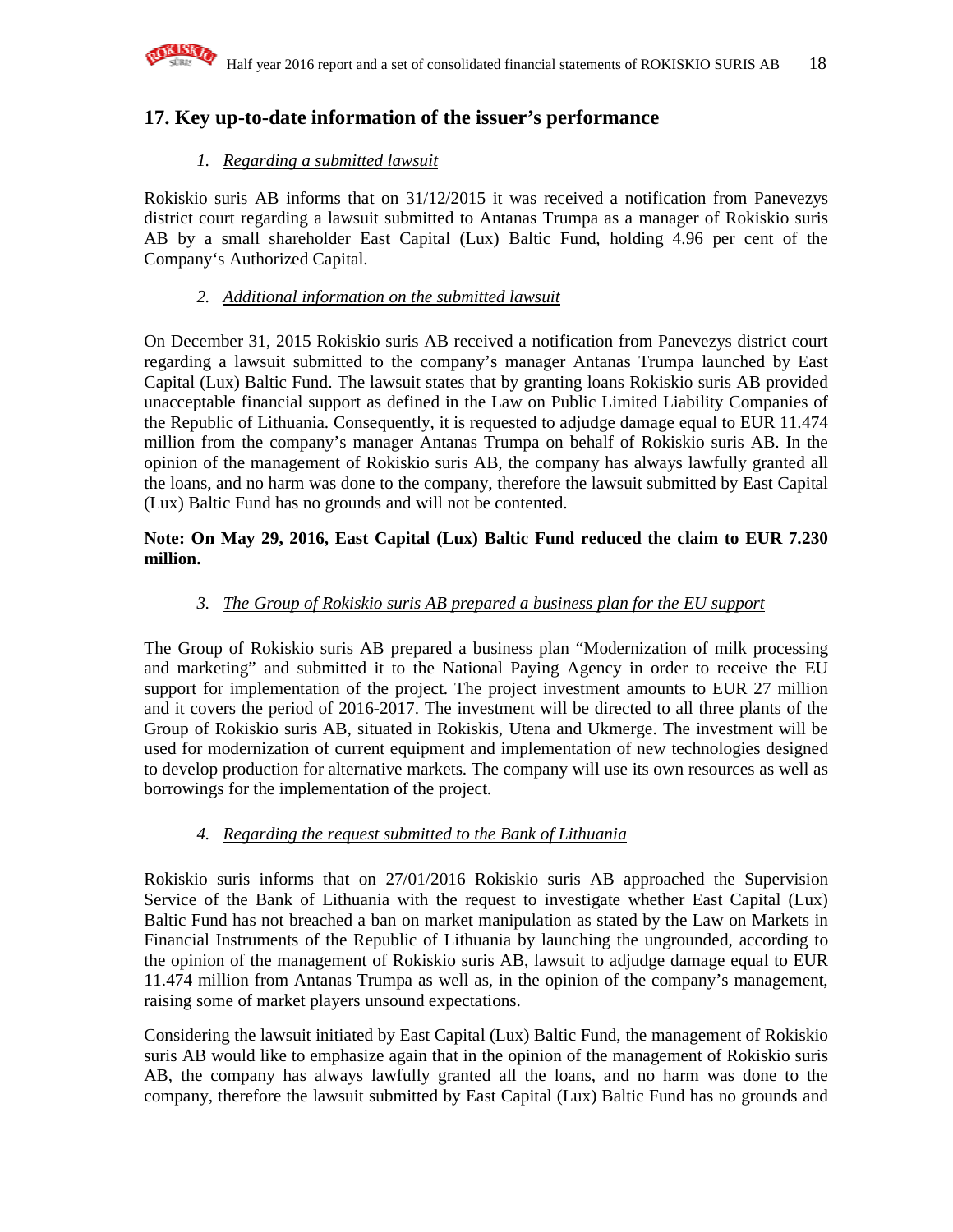

will not be contented. Respectively, the management of Rokiskio suris AB would like to encourage the company's shareholders and other market players to estimate critically the conditions related with the lawsuit submitted by East Capital (Lux) Baltic Fund and not to hurry to make investment decision under these conditions before the legal procedure is completed.

### **Note: On May 29, 2016, East Capital (Lux) Baltic Fund reduced the claim to EUR 7.230 million.**

*5. Resolutions of General Meeting of Shareholders of Rokiskio suris dated 24/04/2015*

5.1. Auditor's findings regarding the consolidated financial reports and annual report. Debriefed.

5.2. The Audit Committee report.

Resolution: To endorse the report of the Audit Committee.

5.3. The Company's consolidated annual report for the year 2015.

Debriefed with the consolidated annual report for the year 2015 of Rokiskio suris which is prepared by the Company, evaluated by auditors and approved by the Board of Directors. (Attached).

5.4. Approval of the consolidated and company's financial accounting for the year 2015.

Resolution:

To approve the audited consolidated and company's financial reports for the year 2015. (Attached).

5.5. Allocation of the profit (loss) of the Company of 2015.

Resolution:

To approve the following profit (loss) distribution of the year 2015:

|     | Title                                                                                                        | keur   |
|-----|--------------------------------------------------------------------------------------------------------------|--------|
| 1.  | Non-distributable profit (loss) at<br>beginning of year                                                      | 45,614 |
| 2.1 | Approved by shareholders dividends<br>related to the year 2014                                               |        |
|     | 3. Transfers from other reserves                                                                             | 2,585  |
|     | Non-distributable profit (loss) at<br>4. beginning of year after dividend payout<br>and transfer to reserves | 48,199 |
| 5.  | Net profit (loss) of the Company of<br>fiscal year                                                           | 3,879  |
| 6.  | Distributable profit (loss) of the<br>Company                                                                | 52,078 |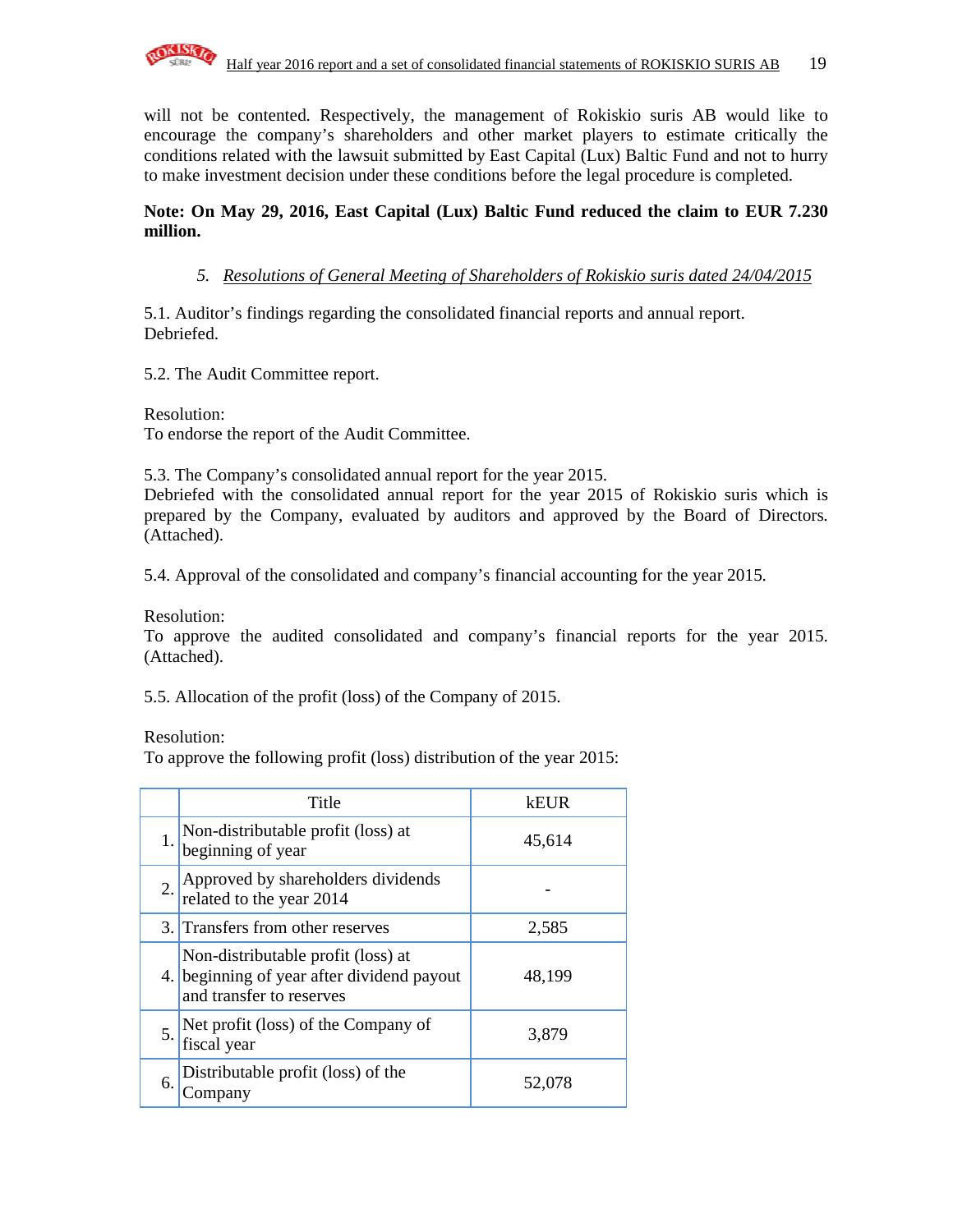

|     | 7. Profit share for mandatory reserve                                                                                                               |         |
|-----|-----------------------------------------------------------------------------------------------------------------------------------------------------|---------|
|     | 8. Profit share for other reserves                                                                                                                  |         |
|     | 9. Profit share for dividend payout                                                                                                                 | (2,342) |
| 10. | Profit share for annual payments<br>(tantiemes) to the Board of Directors,<br>employee bonuses and other as<br>accounted by Profit (loss) statement | 775     |
|     | Non-distributable profit (loss) at end of<br>year transferred to the next fiscal year                                                               | 49,735  |

<sup>1</sup> It is distributed the profit earned by 2009

Dividends for the year 2015 are allocated to 33,453,391 shares, i.e. 0.07 eur per share (before taxes).

Persons entitled to receive dividends are those who are actual shareholders of the Company at the end of the tenth day after approval of the resolution for dividend pay-out by the general meeting of shareholders (shareholders proprietary right accounting day), i. e. May 13, 2016.

Pursuing the Laws of the Republic of Lithuania, dividends paid to physical bodies resided in the Republic of Lithuania as well as in foreign countries are subject to 15 per cent of residential income tax; Dividends paid to juridical bodies of the Republic of Lithuania as well as foreign countries are subject to 15 per cent of profit tax, unless it is stated differently the law.

5.6. Election of the Company's auditor and establishment of payment conditions.

### Resolution**:**

To elect an audit company UAB PricewaterhouseCoopers to perform an audit of annual consolidated financial statements and evaluation of the annual report of the Group of AB Rokiskio suris and the Parent Company. Remuneration for the audit shall be identified by the Board of Directors. The Company's manager is authorized to sign an agreement with the audit company.

### *6. Audited financial accountability of the Group for the year 2015*

Audited consolidated sales of AB "Rokiškio sūris" Group for the year 2015 made EUR 196.504 million, i.e. 21.16 per cent less than in the same period last year. Audited consolidated sales for the year 2014 made EUR 249.251 million.

Within 12 months of 2015, the Group of AB "Rokiškio sūris" earned EUR 3.895 million of consolidated audited net profit. In 12 months 2014, the Group's consolidated audited loss made EUR 383 thousand.

### *7. Regarding payout of dividends related to 2015*

The April 29, 2016 general meeting of shareholders of Rokiskio suris AB (company code 173057512, address: Pramones str. 3, Rokiskis, Lithuania) resolved to distribute dividends to the company's shareholders amounting to EUR 0.07 (before taxes) per share.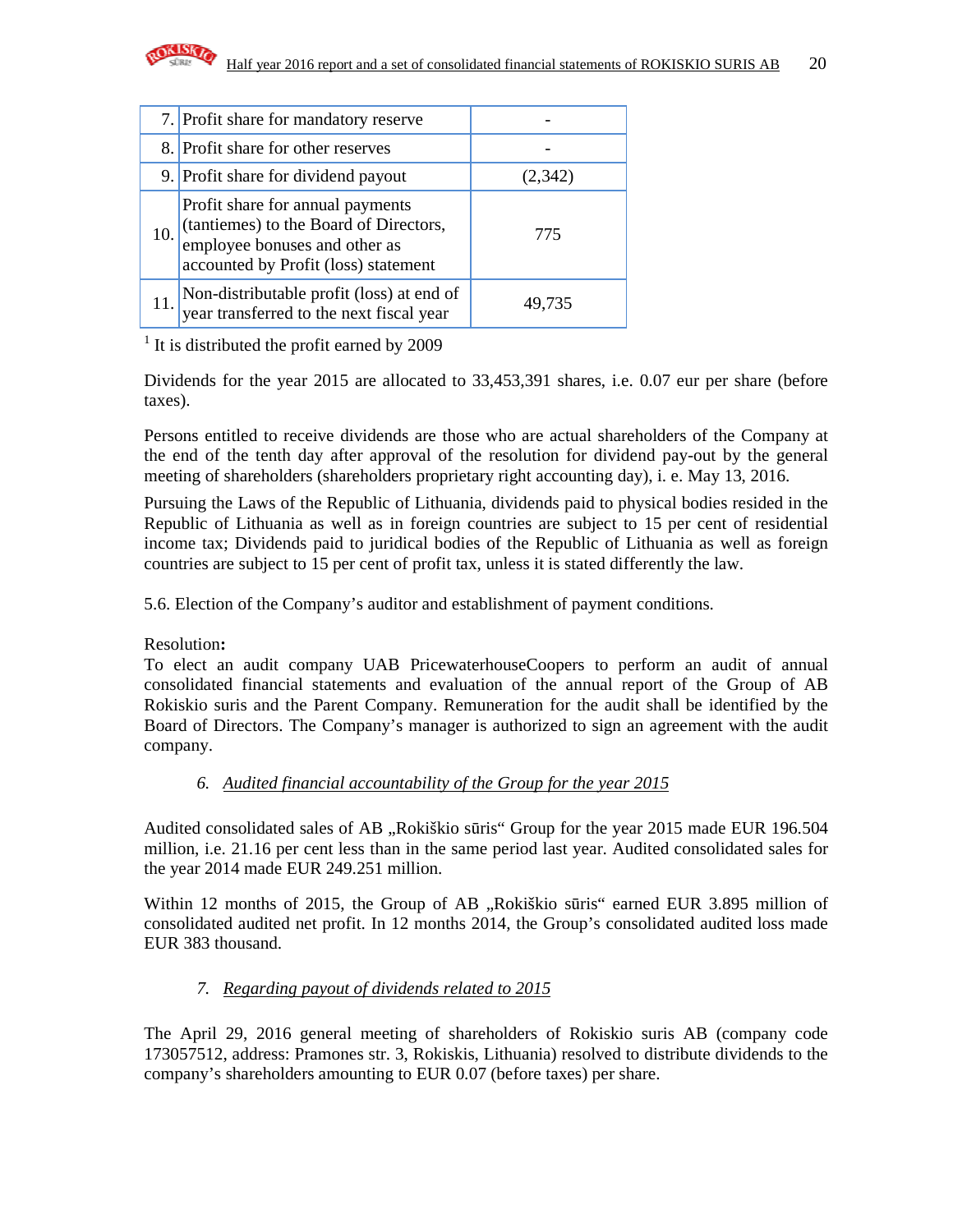

Dividends will be paid to the shareholders who are shareholders of Rokiskio suris AB at the end of the tenth business day after approval of the resolution by general meeting of shareholders, i.e. May 13, 2016.

Dividends will be paid starting from May 24, 2016.

Dividends will be paid in the following procedure:

Dividends to the shareholders whose securities' accounting is performed by public exchange brokers or credit institutions providing services of securities accounting, in accordance with the Law of the Republic of Lithuania will be paid out by the representative financial or credit institutions having deducted the income tax (profit tax) to the account indicated by shareholder.

Dividends to other shareholders will be paid by the company's cashier (Rokiskio suris AB resided in Pramones str. 3, Rokiskis), or upon a written request they will be transferred to the personal account. The requests may be supplied in written and sent to the company's address (Rokiskio suris AB, Pramones str. 3, Rokiskis LT-42150) or e-mail address grazina.jankauskiene@rokiskio.com

The dividends are subject to taxes as follows:

Dividends paid to physical bodies resided in the Republic of Lithuania as well as to physical bodies residents of foreign countries are subject to 15 per cent of residential income tax.

Dividends paid to juridical bodies of the Republic of Lithuania as well as juridical bodies residents of foreign countries are subject to 15 per cent of profit tax unless it is provided differently by law.

Residents of foreign countries with whom the Republic of Lithuania has made international agreements in order to avoid double taxation may enjoy benefits provided by such agreements if they present a request of a resident of foreign country to decrease the enumerated tax, form FR0021 (DAS-1).

Authorized persons of the company capable to provide additional information:

Grazina Jankauskiene, ph. +370 458 55243.

All information on the company's material events is presented following Article 33 of the Law on Securities of the Republic of Lithuania.

The company publishes its information through the base of Central Public Information, on the website of Vilnius Securities Exchange http://www.nasdaqbaltic.com and the company's website www.rokiskio.com

### **18. Pursuing the Governance Code of the companies**

Pursuing the company's strategy and internal politics, Rokiskio suris AB respects the recommendations provided by the Governance Code approved by NASDAQ Vilnius.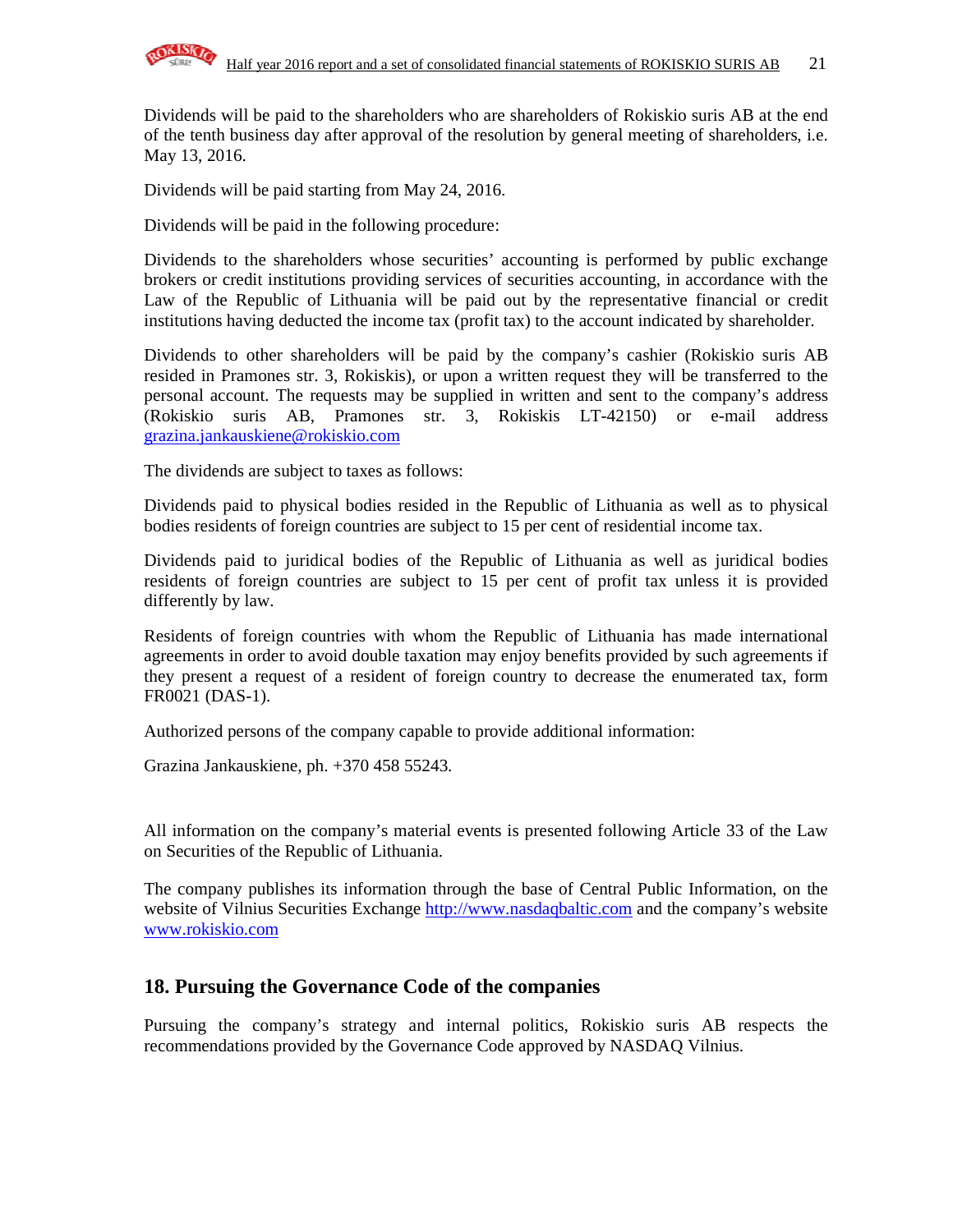

#### **AB "ROKIŠKIO S**Ū**RIS" CONSOLIDATED AND PARENT COMPANY'S FINANCIAL STATEMENTS as at 30th June 2016**

Company code 173057512, address: Pramonės g. 3, LT-42150 Rokiškis, Lithuania

(All tabular amounts are in EUR '000 unless otherwise stated)

### **19. Consolidated Balance sheet**

|                                     |          | June 30, 2016 |         | December 31, 2015 |         | June 30, 2015 |  |
|-------------------------------------|----------|---------------|---------|-------------------|---------|---------------|--|
|                                     |          |               |         |                   |         |               |  |
| <b>PROPERTY</b>                     |          |               |         |                   |         |               |  |
| Long-term tangible assets           | 50,352   |               | 51,607  |                   | 36,157  |               |  |
| Intangible assets (with prestige)   | 5        |               | 10      |                   | 161     |               |  |
| Other receivables in a year         | 5,255    |               | 4,707   |                   | 3,956   |               |  |
|                                     |          | 55,612        |         | 56,324            |         | 40,274        |  |
| <b>Current assets</b>               |          |               |         |                   |         |               |  |
| Inventories                         | 47,423   |               | 54,614  |                   | 42,649  |               |  |
| Receivables and advance payments    | 33,374   |               | 33,522  |                   | 38,642  |               |  |
| Short-term investments              | 4,386    |               | 6,445   |                   | 13,461  |               |  |
| Prepaid income tax                  | 2,671    |               | 2,275   |                   | 905     |               |  |
| Cash and cash equivalents           | 1,382    |               | 1,427   |                   | 1,691   |               |  |
|                                     |          | 89,236        |         | 98,283            |         | 97,348        |  |
| <b>Total assets</b>                 |          | 144,848       |         | 154,607           |         | 137,622       |  |
| <b>EQUITY AND LIABILITIES</b>       |          |               |         |                   |         |               |  |
| <b>Capital and reserves</b>         |          |               |         |                   |         |               |  |
| Ordinary shares                     | 10,402   |               | 10,402  |                   | 10,402  |               |  |
| Share premium                       | 12,011   |               | 12,011  |                   | 12,011  |               |  |
| Reserve for acquisition of treasury | 11,668   |               | 11,668  |                   | 11,668  |               |  |
| shares                              |          |               |         |                   |         |               |  |
| Treasury shares                     | (3, 426) |               | (3,426) |                   | (1,120) |               |  |
| Other reserves                      | 23,692   |               | 25,776  |                   | 11,605  |               |  |
| Retained earnings                   | 57,042   |               | 59,202  |                   | 54,787  |               |  |
|                                     |          | 111,389       |         | 115,633           |         | 99,353        |  |
| <b>Non-current liabilities</b>      |          |               |         |                   |         |               |  |
| Deferred income tax liability       | 3,696    |               | 4,078   |                   | 1,562   |               |  |
| Deferred income                     | 465      |               | 553     |                   | 702     |               |  |
|                                     |          | 4,161         |         | 4,631             |         | 2,264         |  |
| <b>Current liabilities</b>          |          |               |         |                   |         |               |  |
| Trade and other payables            | 18,661   |               | 18,120  |                   | 22,511  |               |  |
| Tax liabilities                     | 119      |               | 1,019   |                   | 346     |               |  |
| Deferred income                     | 190      |               | 226     |                   | 233     |               |  |
| <b>Borrowings</b>                   | 10,328   |               | 14,978  |                   | 12,915  |               |  |
|                                     |          | 29,298        |         | 34,343            |         | 36,005        |  |
| <b>Total equity and liabilities</b> |          | 144,848       |         | 154,607           |         | 137,622       |  |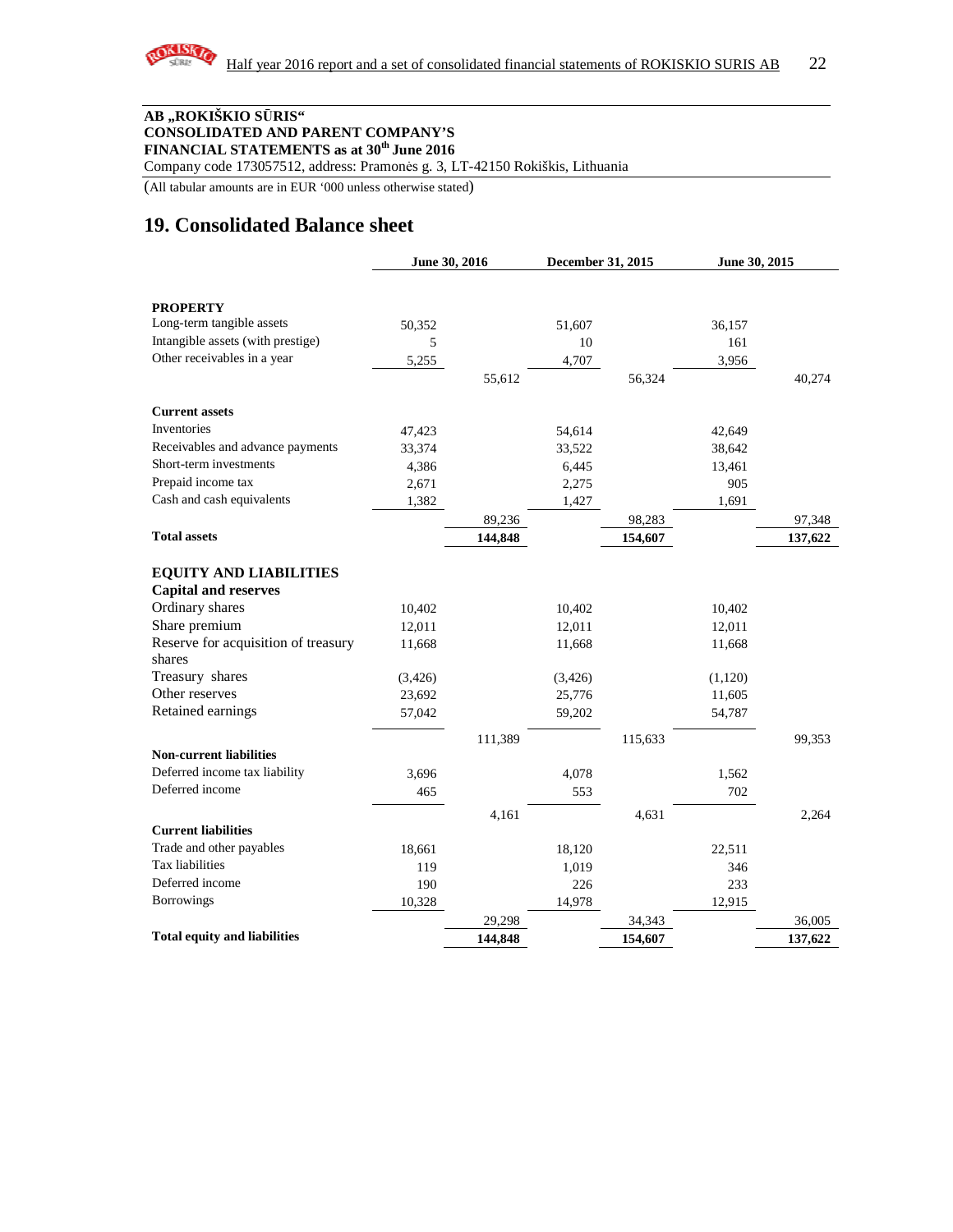

#### **AB "ROKIŠKIO S**Ū**RIS" CONSOLIDATED AND PARENT COMPANY'S FINANCIAL STATEMENTS as at 30th June 2016**  Company code 173057512, address: Pramonės g. 3, LT-42150 Rokiškis, Lithuania

(All tabular amounts are in EUR '000 unless otherwise stated)

### **20. Consolidated Statement of comprehensive income**

|                                         | January - June |           |
|-----------------------------------------|----------------|-----------|
|                                         | 2016           | 2015      |
| <b>Sales</b>                            | 97,106         | 101,078   |
| Cost of sales                           | (88, 110)      | (89, 675) |
| Gross profit                            | 8,996          | 11,403    |
| Selling and marketing expenses          | (11, 107)      | (10,089)  |
| <b>Operating profit (loss)</b>          | (2,111)        | 1,314     |
| Finance costs                           | (85)           | (97)      |
| Profit before tax                       | (2,196)        | 1,217     |
| Income tax (accumulation)               | 294            | (225)     |
| <b>Operating activity income (loss)</b> | (1,902)        | 992       |
| Net profit (loss)                       | (1,902)        | 992       |
| Other comprehensive income              |                |           |
| Total comprehensive income for the year | (1,902)        | 992       |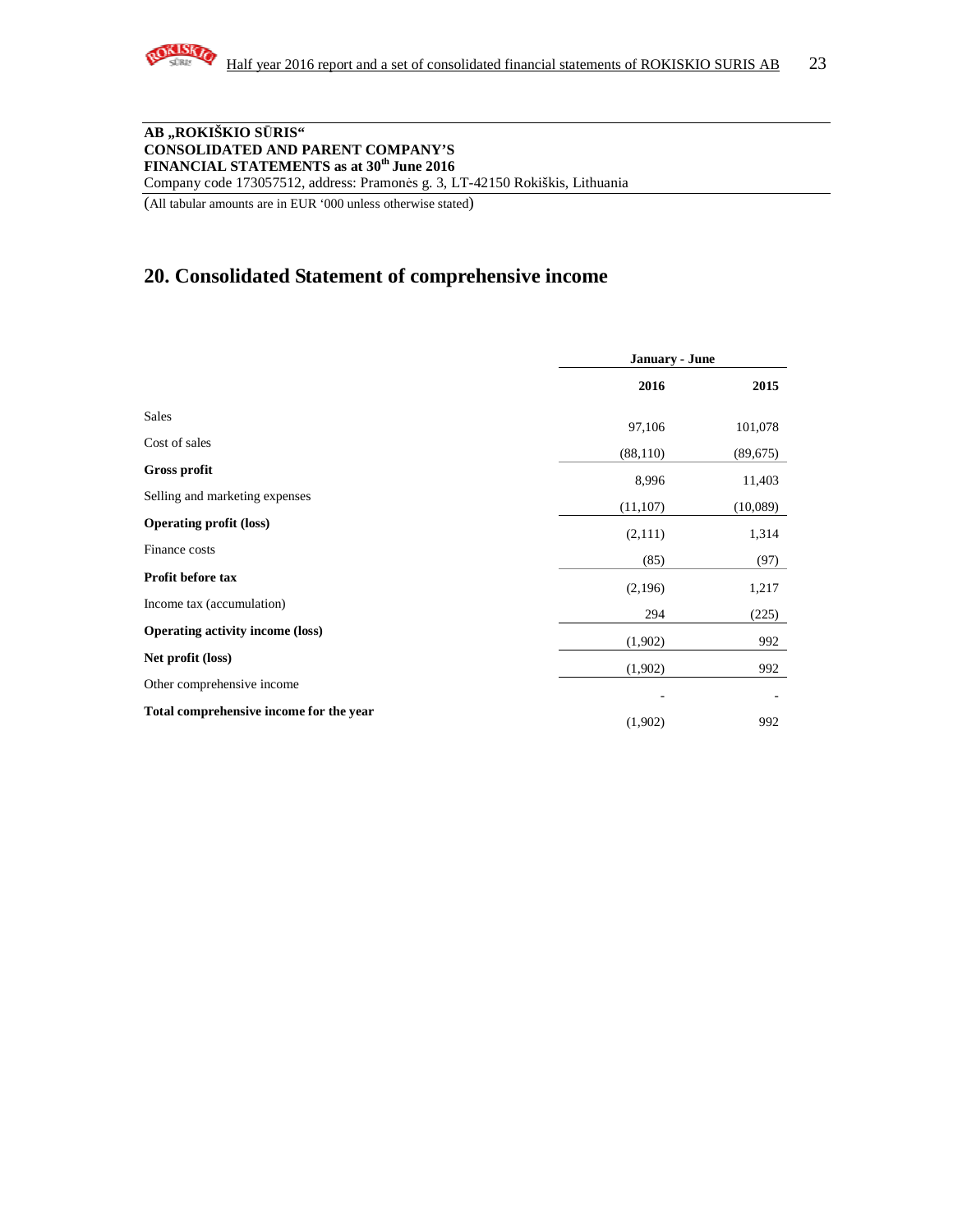

#### **AB "ROKIŠKIO S**Ū**RIS" CONSOLIDATED AND PARENT COMPANY'S FINANCIAL STATEMENTS as at 30th June 2015**

Company code 173057512, address: Pramonės g. 3, LT-42150 Rokiškis, Lithuania

(All tabular amounts are in EUR '000 unless otherwise stated)

### **21. Consolidated cash flow statement**

|                                                                     | January-June |          |  |
|---------------------------------------------------------------------|--------------|----------|--|
| <b>Operating activities</b>                                         | 2016         | 2015     |  |
| Profit before tax and minority interest                             | (2,196)      | 1,217    |  |
| Corrections:                                                        |              |          |  |
| depreciation<br>$\overline{\phantom{a}}$                            | 4,483        | 4,033    |  |
| amortisation (negative prestige not included)                       | 25           | 25       |  |
| write-off of property, plant and equipment and intangible assets    | ٠            | 3        |  |
| loss on disposal of property, plant and equipment                   | $\mathbf{1}$ | 19       |  |
| interest expense                                                    | 85           | 97       |  |
| interest income<br>$\overline{\phantom{a}}$                         | (179)        | (244)    |  |
| net unrealized currency exchange profit<br>$\overline{\phantom{a}}$ | (165)        | 62       |  |
| amortization of government grants received                          | (194)        | (398)    |  |
| Circulating capital changes:                                        |              |          |  |
| - inventories                                                       | 7,191        | 3,201    |  |
| - amounts payable                                                   | (932)        | (2,049)  |  |
| - amounts receivable and prepayments                                | 148          | (3,521)  |  |
| Cash flows from operating activities                                | 8,267        | 2,445    |  |
| Interest paid                                                       | (85)         | (97)     |  |
|                                                                     |              |          |  |
| Net cash generated from operating activities                        | 8,182        | 2,348    |  |
| <b>Investing activities</b>                                         |              |          |  |
| Purchase of property, plant and equipment                           | (3,463)      | (742)    |  |
| Purchase of intangible assets                                       |              |          |  |
| Loans granted to farmers and employees                              | (279)        | (195)    |  |
| Proceeds from sale of property, plant and equipment                 | 820          | 34       |  |
| Other loans granted                                                 |              | (2,049)  |  |
| Repayments of loans granted to farmers and employees                | 339          | 389      |  |
| Interest received                                                   | 179          | 244      |  |
| Other loan repayments received                                      | 1,410        | 1,334    |  |
| Government grants received                                          |              |          |  |
| Net cash generated from investing activities                        | (994)        | (985)    |  |
| <b>Financing activities</b>                                         |              |          |  |
| Loans received                                                      | 51,541       | 66,056   |  |
| Repayments of borrowings                                            | (56, 432)    | (69,054) |  |
| Dividends paid                                                      | (2,342)      |          |  |
| Net cash generated from financing activities                        | (7,233)      | (2,998)  |  |
| Net increase in cash and cash equivalents                           | (45)         | (1,635)  |  |
| Cash and cash equivalents at the beginning of the period            | 1,427        | 3,326    |  |
| Cash and cash equivalents at the end of the period                  | 1,382        | 1,691    |  |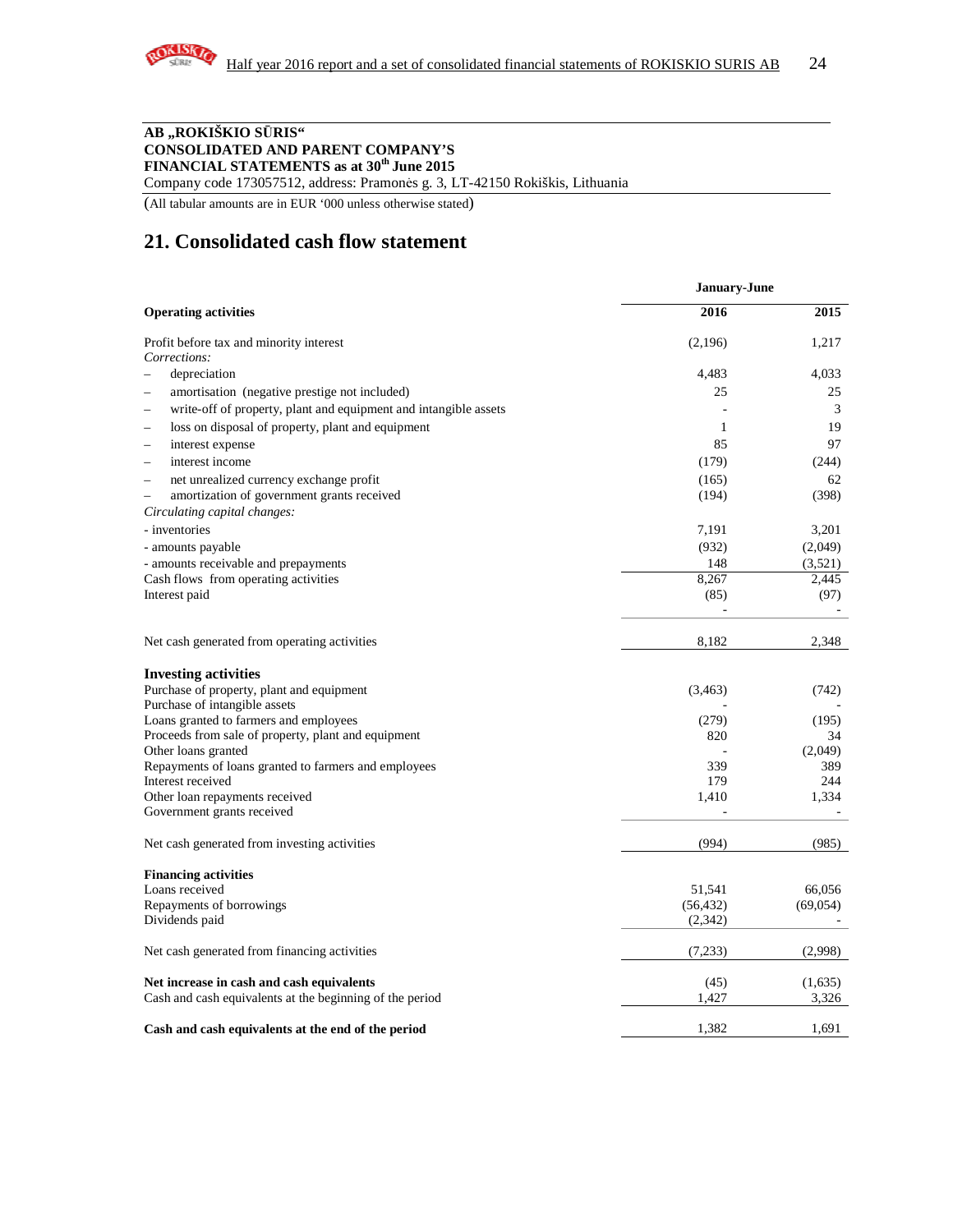

#### **AB "ROKIŠKIO S**Ū**RIS" CONSOLIDATED AND PARENT COMPANY'S FINANCIAL STATEMENTS as at 30th June 2016**  Company code 173057512, address: Pramonės g. 3, LT-42150 Rokiškis, Lithuania

(All tabular amounts are in EUR '000 unless otherwise stated)

### **22. Consolidated Own Capital Change Statement**

|                                                                                            | <b>Share</b><br>capital | <b>Share</b><br>premium | <b>Reserve</b><br>for<br>acquisition<br>of treasury<br>shares | Treasurv<br>shares | <b>Other</b><br>reserves | <b>Retained</b><br>earnings | <b>Total</b> |
|--------------------------------------------------------------------------------------------|-------------------------|-------------------------|---------------------------------------------------------------|--------------------|--------------------------|-----------------------------|--------------|
| Balance at December 31st<br>2014                                                           | 10,388                  | 12,011                  | 11,668                                                        | (1,120)            | 12,795                   | 52,605                      | 98,347       |
| <b>Comprehensive income</b>                                                                |                         |                         |                                                               |                    |                          |                             |              |
| Profit (loss) of the year                                                                  |                         |                         |                                                               |                    |                          | 992                         | 992          |
| Share capital increase due to<br>euro establishment (rounding up)<br>Transfer to reserves  | 14                      |                         |                                                               |                    |                          |                             | 14           |
| Transfer to retained earnings<br>(transfer of depreciation, net of<br>deferred income tax) |                         |                         |                                                               |                    | 84<br>(1,274)            | (84)<br>1,274               |              |
| <b>Balance at June 30st 2015</b>                                                           | 10,402                  | 12,011                  | 11,668                                                        | (1,120)            | 11,605                   | 54,787                      | 99,353       |
| <b>Comprehensive income</b>                                                                |                         |                         |                                                               |                    |                          |                             |              |
| Profit (loss) of the year                                                                  |                         |                         |                                                               |                    |                          | 2,903                       | 2,903        |
| Other comprehensive income                                                                 |                         |                         |                                                               |                    | 15,683                   |                             | 15,683       |
| Transfer to reserves                                                                       |                         |                         |                                                               |                    | (84)                     | 84                          |              |
| Acquisition of treasury shares                                                             |                         |                         |                                                               | (2,306)            |                          |                             | (2,306)      |
| Transfer to retained earnings<br>(transfer of depreciation, net of<br>deferred income tax) |                         |                         |                                                               |                    | (1, 428)                 | 1,428                       |              |
| Balance at December 31st<br>2015                                                           | 10,402                  | 12,011                  | 11,668                                                        | (3, 426)           | 25,776                   | 59,202                      | 115,633      |
| <b>Comprehensive income</b>                                                                |                         |                         |                                                               |                    |                          |                             |              |
| Profit (loss) of the year                                                                  |                         |                         |                                                               |                    |                          | (1,902)                     | (1,902)      |
| Dividends relating to 2015                                                                 |                         |                         |                                                               |                    |                          | (2,342)                     | (2,342)      |
| Transfer to reserves                                                                       |                         |                         |                                                               |                    | 84                       | (84)                        |              |
| Transfer to retained earnings<br>(transfer of depreciation, net of<br>deferred income tax) |                         |                         |                                                               |                    | (2,168)                  | 2,168                       |              |
| Balance at June 30 <sup>st</sup> 2016                                                      | 10.402                  | 12.011                  | 11.668                                                        | (3,426)            | 23,692                   | 57,042                      | 111,389      |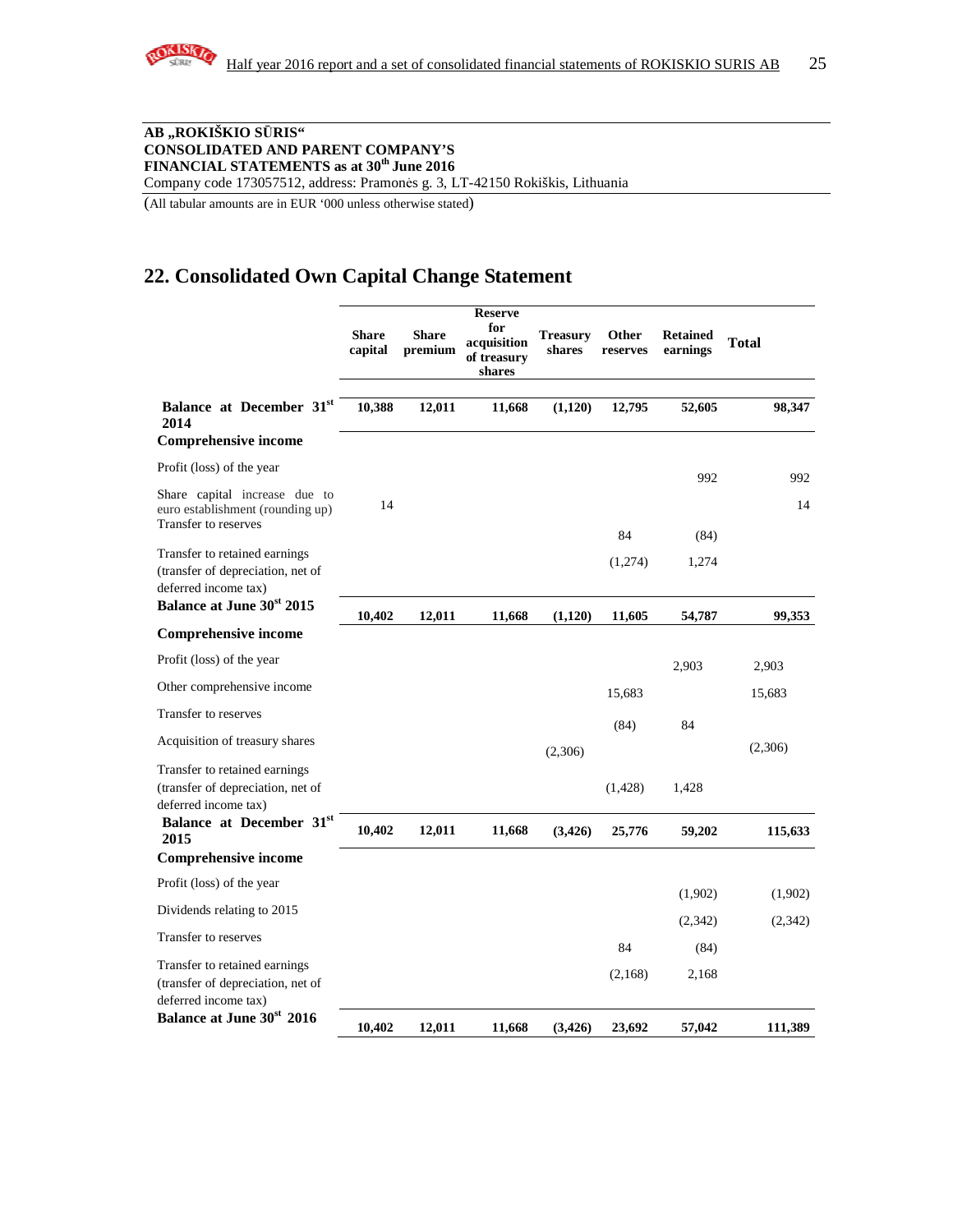

#### **AB "ROKIŠKIO S**Ū**RIS" CONSOLIDATED AND PARENT COMPANY'S FINANCIAL STATEMENTS as at 30th June 2015**  Company code 173057512, address: Pramonės g. 3, LT-42150 Rokiškis, Lithuania

(All tabular amounts are in EUR '000 unless otherwise stated)

### **23. Commentary on the Report**

### **1. General information**

The Public Limited Liability Company Rokiskio suris (hereinafter – the company) is a public listed company incorporated in Rokiskis.

The shares of AB Rokiskio Suris are traded on the Baltic Main List of the NASDAQ Vilnius  $(symbol - RSU1L)$ .

The Consolidated Group (hereinafter – the Group) consists of the Company, its two branches and five subsidiaries. (2015: two branches, and five subsidiaries). The branches and subsidiaries that comprise consolidated Group are indicated below:

|                      | <b>Operating as at</b><br>30 June |            |                               | Group's share<br>$(%)$ as at 30<br>June |        |
|----------------------|-----------------------------------|------------|-------------------------------|-----------------------------------------|--------|
| <b>Branches</b>      | 2016                              | 2015       | <b>Subsidiaries</b>           | 2016                                    | 2015   |
| <b>Utenos Pienas</b> | <b>Yes</b>                        | <b>Yes</b> | UAB Rokiskio pienas           | 100.00                                  | 100.00 |
| Ukmerges             | Yes                               | Yes        | UAB Rokiskio pieno gamyba     |                                         | 100.00 |
| Pienine              |                                   |            |                               |                                         |        |
|                      |                                   |            | <b>KB</b> Zalmarge            | 100.00                                  | 100.00 |
|                      |                                   |            | SIA Jekabpils Piena Kombinats | 100.00                                  | 100.00 |
|                      |                                   |            | SIA Kaunata*                  | 60.00                                   | 60.00  |

\* These subsidiaries were not consolidated due to their insignificance.

All above subsidiaries and branches are incorporated in Lithuania, except for SIA Jekabpils Piena Kombinats and SIA Kaunata which are incorporated in Latvia.

The Group's main line of business is the production of fermented cheese and a wide range of other dairy products.

As of  $30<sup>st</sup>$  June 2016, the average number of the Group's employees was equal to 1,509 (compared to 1,635 employees as at  $30<sup>st</sup>$  June 2015).

#### **2. Accounting Principles**

These consolidated financial statements have been prepared according to International Financial Reporting Standards (IFRS) as adopted by the European Union.

The consolidated financial statements have been prepared under the historical cost convention. The principal accounting policies applied in the preparation of these consolidated and parent company's financial statements are set out below. These policies have been consistently applied to all the years present, unless otherwise stated.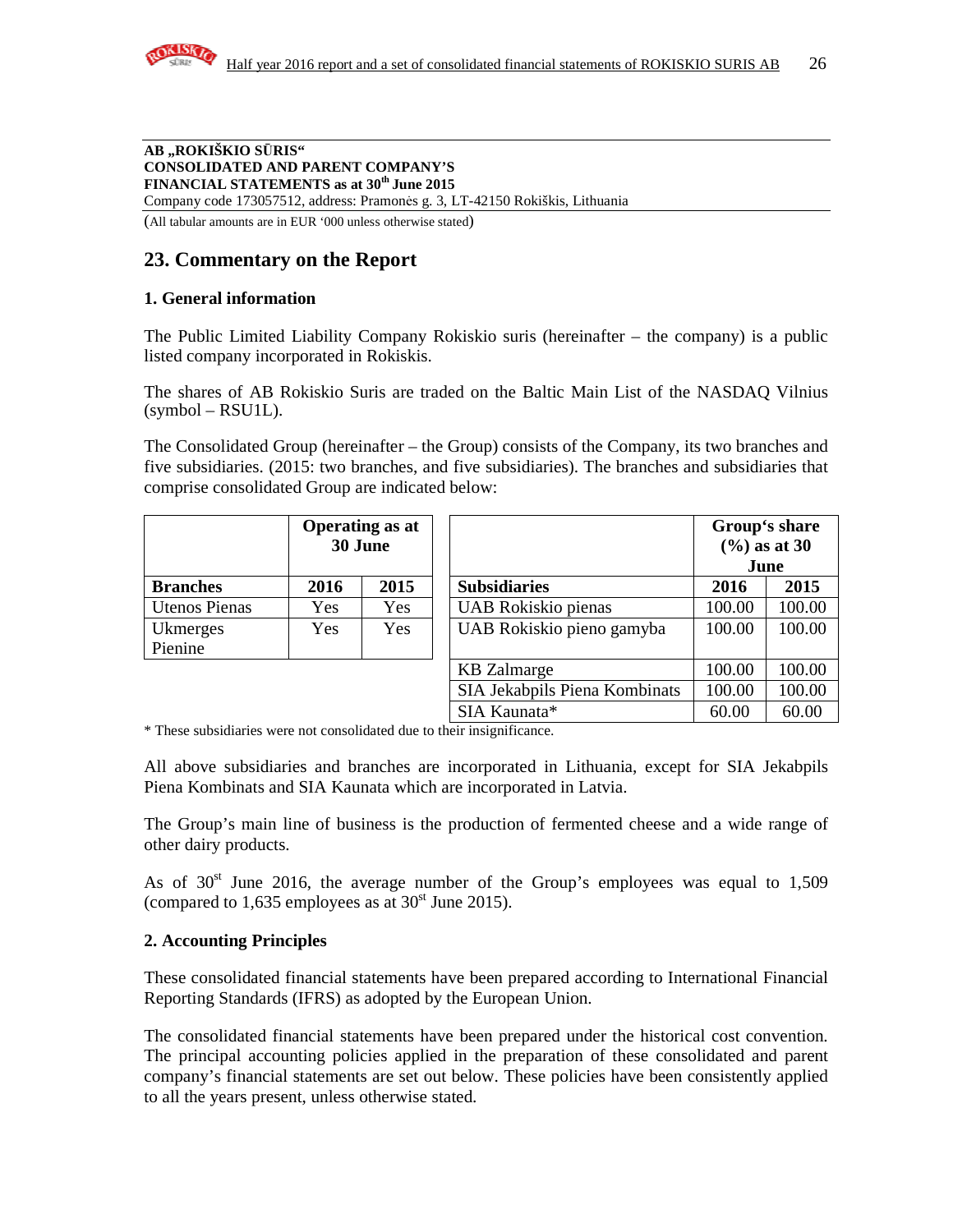The preparation of consolidated and parent company's financial statements in conformity with IFRS requires the use of estimates and assumptions that affect the reported amounts of assets and liabilities and disclosure of contingent assets and liabilities at the date of the financial statements and the reported amounts of revenues and expenses during the reporting period.

Subsidiaries are the entities over which the Group has the power to govern the financial and operating policies generally accompanying a shareholding of more than one half of the voting rights. Subsidiaries are fully consolidated from the date on which control is transferred to the Group. They are de-consolidated from the date that control ceases.

Transactions among the Group's enterprises, residual values and retained transaction earnings between the Group's enterprises are eliminated. Unrealised loss is eliminated too; however, it is considered to be the sign of transfer asset value decrease. The accounting principles of daughter enterprises were changed where necessary in order to ensure their consistency with the accounting principles applied by the Group.

The Group applies a policy of treating transactions with minority interests as transactions with parties external to the Group. Disposals to minority interests result in gains and losses for the Group that are recorded in the statement of comprehensive income.

Items included in the financial statements of the Company and each of the Group's entities are measured using the currency of the primary economic environment in which the entity operates (hereinafter "the functional currency"). The financial statements are presented in Euros (EUR), which is the Company's (and each of the Group entity's) functional and presentation currency.

The value of long-term tangible assets is valued at historical cost less accumulated depreciation.

Subsequent costs are included into the asset's carrying amount or recognized as separate assets, as appropriate, only when it is likely that in future the Group will receive economic benefits associated with the item and the cost of the item will be measured accordingly. All other repairs and maintenance expenses are charged to the income statement during the financial period in which they have been incurred.

Depreciation on property, plant and equipment is calculated using the straight-line method to allocate their cost to their residual values over their estimated useful lives, as follows:

| <b>Buildings</b>                                  | $15 - 55$ years |
|---------------------------------------------------|-----------------|
| Plant & machinery                                 | 5 - 29 years    |
| Motor vehicles                                    | 4 - 10 years    |
| Equipment and other property, plant and equipment | $3 - 20$ years  |

The asset residual values and useful lives are reviewed, and adjusted, if appropriate, at each balance sheet date.

The Group's software which is expected to bring the Group material benefit in future, is valued at cost price less accumulated depreciation. Depreciation is calculated using the straight-line method for the estimated useful life from 1 to 5 years.

Loans and receivables are non-derivative financial assets with fixed or determinable payments that are not quoted in an active market. They are included in current assets, except for maturities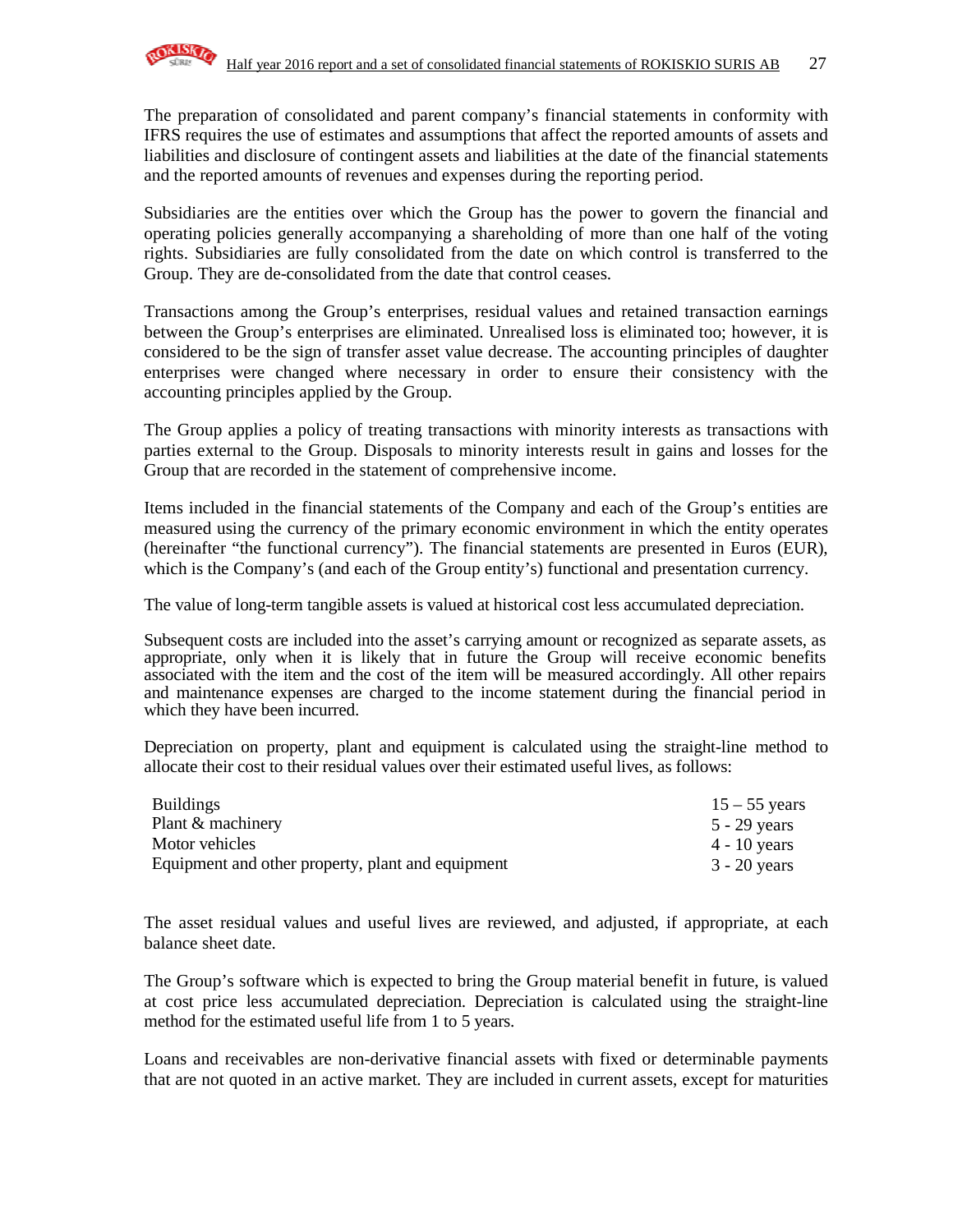

greater than 12 months after the balance sheet date. These are classified as non-current assets. Loans and receivables are classified as 'trade and other receivables' in the balance sheet.

Inventories are subsequently carried at the lower of cost and net realisable value. Cost is determined by the first-in, first-out (FIFO) method. The cost of finished goods and work in progress comprises raw materials, direct labour, other direct costs and related indirect production overheads, but excludes borrowing costs. Net realisable value is the estimated selling price in the ordinary course of business, less the costs of completion and selling expenses.

Loans granted and amounts receivables are recognised initially at fair value and subsequently measured at amortised cost using the effective interest method, less the amount of impairment loss. A provision for impairment of amounts receivables is established when there is objective evidence that the Group will not be able to collect all amounts due according to the original terms of receivables. The impairment amount is the difference between the asset's carrying amount and the present value of estimated future cash flows, discounted at the original effective interest rate. The amount of the provision is recognised in the statement of comprehensive income within 'general and administrative expenses'. Bad debts are written off during the year in which they are identified as irrecoverable.

Cash and cash equivalents are carried at nominal value. For the purposes of the cash flow statement, cash and cash equivalents comprise cash on hand and at bank and bank overdrafts. Bank overdrafts are included in borrowings in current liabilities on the balance sheet.

Ordinary shares are stated at their par value. Consideration received for the shares sold in excess over their nominal value is shown as share premium. Incremental external costs directly attributable to the issue of new shares are accounted for as a deduction from share premium.

Where the Company or its subsidiaries purchase the Company's equity share capital, the consideration paid including any attributed incremental external costs is deducted from shareholders' equity as treasury shares until they are sold, reissued, or cancelled. No gain or loss is recognised in the statement of comprehensive income on the sale, issuance, or cancellation of treasury shares. Where such shares are subsequently sold or reissued, any consideration received is presented in the consolidated financial statements as a change in shareholders' equity.

Other reserves are established upon the decision of annual general meeting of shareholders on profit appropriation.

Borrowings are recognised initially at fair value, net of transaction costs incurred. Borrowings are subsequently stated at amortised cost. Any difference between the amount at initial recognition and the redemption value is recognised in the statement of comprehensive income over the period of the borrowings using the effective interest method.

Profit is taxable at a rate of 15 per cent (2015: 15 per cent) in accordance with the Lithuanian regulatory legislation on taxation.

The Group pays social security contributions to the state Social Security Fund (the Fund) on behalf of its employees based on the defined contribution plan in accordance with the local legal requirements. Social security contributions are recognised as expenses on an accrual basis and are included in payroll expenses.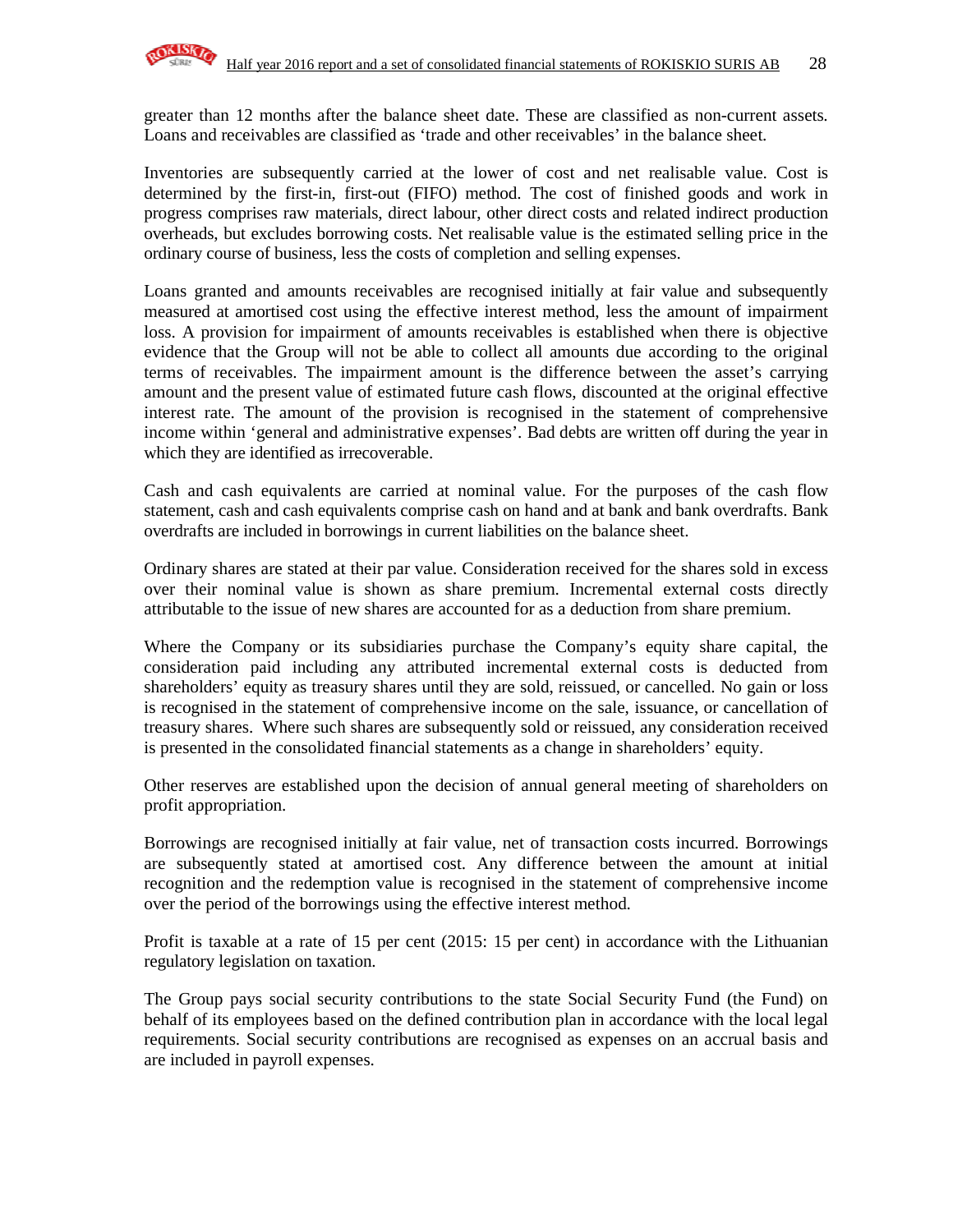

Revenue comprises the fair value of the consideration received or receivable for the sale of goods and services in the ordinary course of the Group's activities. Revenue is shown net of value-added tax, returns, rebates and discounts and after eliminated sales within the Group. Revenue from sales of goods is recognised only when all significant risks and benefits arising from ownership of goods is transferred to the customer.

Interest income is recognised on a time-proportion basis using the effective interest method.

Dividend distribution to the Company's shareholders is recognised as a liability in the Group's financial statements in the period in which the dividends are approved by the Company's shareholders.

Basic earnings per share are calculated by dividing net profit attributed to the shareholders from average weighted number of ordinary registered shares in issue, excluding ordinary registered shares purchased by the Company and the Group and held as treasury shares.

Operating segments are reported in a manner consistent with the internal reporting provided to the chief operating decision-maker. The chief operating decision-maker, who is responsible for allocating resources and assessing performance of the operating segments, has been identified as the Board of directors that make strategic decisions.

The Group's management identified the following operating segments within the Group: hard cheese, semi hard cheese, butter, milk, cream, sour cream, sour milk, yogurt, curds, curd cheese and other. These operating segments were aggregated into two main reportable segments, based on similar nature of products, production process, type of customers and method of distribution.

Government grants are recognised at fair value where there is sufficient evidence that the grant will be received and the Group and the Company will comply with all conditions attached.

Government grants received to finance acquisition of property, plant and equipment are included in non-current deferred income in the balance sheet. They are recognised as income on a straightline basis over the useful life of property, plant and equipment concerned.

Provisions are measured at the present value of expenditures expected to be required to settle the obligation using pre-tax rate that reflects current market assessments of the time value of money and the risks specified to the obligation. The increase in the provision due to passage of time is recognised as interest expense.

Trade payables are recognised initially at fair value and subsequently measured at amortised cost using effective interest method.

The valuation of property, plant and equipment, except for motor vehicles, at the Group and the Company as at 31 December 2015 was conducted by independent property valuer Ober-Haus UAB. The fair value estimation was based on the comparable sales price method. The valuation of other categories of assets was based on the replacement cost method. The valuation of motor vehicles was conducted by the Company's experts who established the fair value using the comparable sales price method. Assets that were evaluated using the replacement cost method were tested for impairment as a result of which no indications for possible impairment were identified.

The Company's management believes the values of property, plant and equipment adjusted under these methods as of 31 December 2015 approximated the fair value.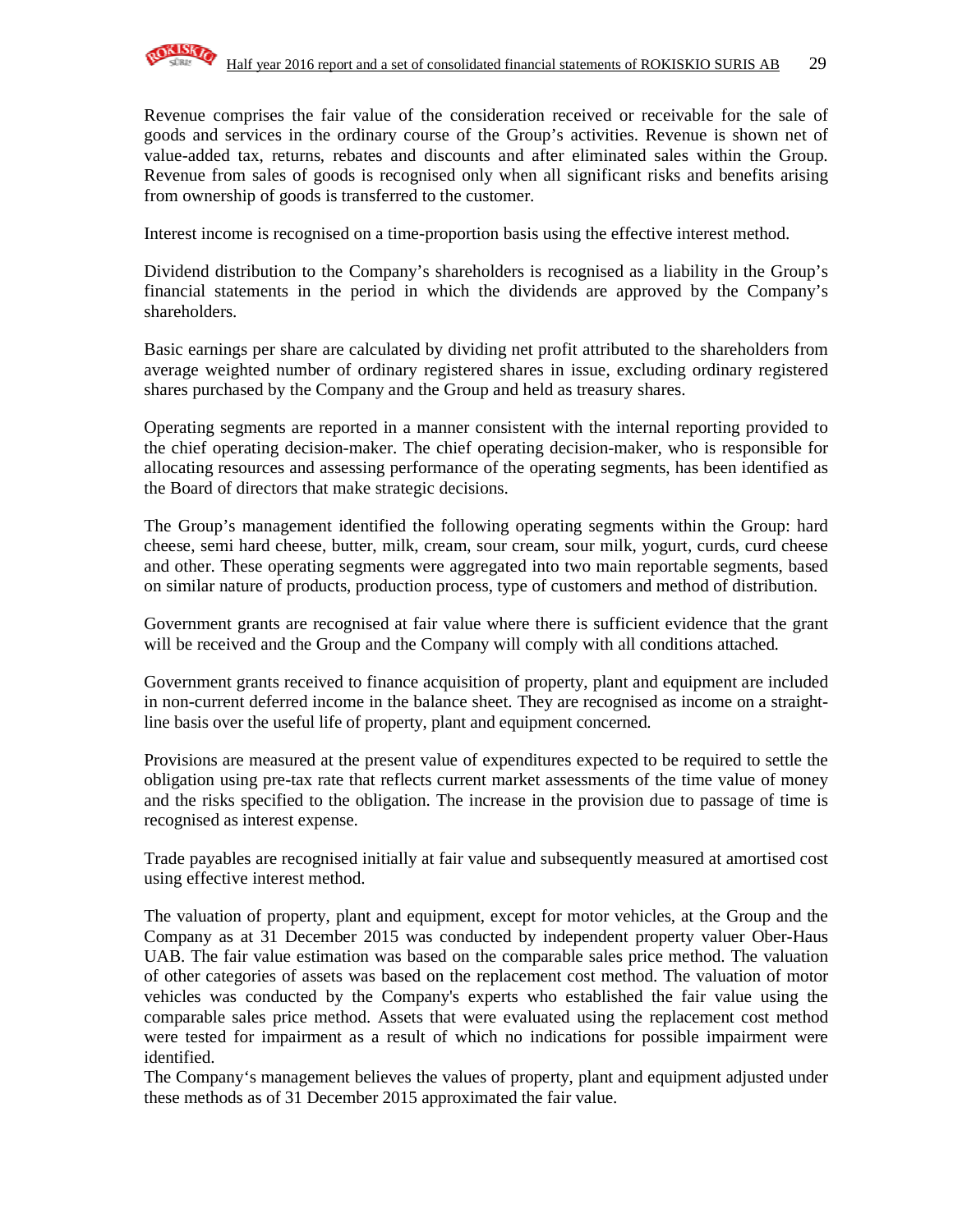

#### **3. Information on segments**

#### *Business segments and the segments presented by the financial statements*

The Group's top management indicated the following business segments of the Group: hard cheese, semi hard cheese, butter, milk, cream, sour cream, sour milk, yogurt, curds, fresh cheese etc. The segments were coupled into two main segments presented by the financial statements based on alike production procedure, customer group and distribution channels.

The Group's main business segments:

- Fresh dairy products

- Cheese and other dairy products.

Other operations of the Group comprise of raw milk collection. Transactions between the business segments are on normal commercial terms and conditions.

#### *Geographic segments*

Analysis of the Group's income from sales according to markets is as follows:

|                        | 2016 06 30 | 2015 06 30 |
|------------------------|------------|------------|
| Lithuania              | 39,014     | 36,086     |
| <b>Countries of EU</b> | 40,809     | 48.        |
| Other                  | 17.283     | 16,870     |
| <b>Total</b>           | 97,106     | 101,078    |

Income analysis according to groups:

|                          | 2016 06 30 | 2015 06 30 |
|--------------------------|------------|------------|
| <b>Product Sales</b>     | 96.348     | 00.72      |
| <b>Provided services</b> | 758        |            |
| <b>Total</b>             | 97,106     | 101,078    |

#### **4. Long-term tangible assets**

In the income statement the depreciation charge of long-term tangible assets is reported in the following entries: selling and marketing expenses, general and administrative expenses and cost of sales, as well as in production in progress and ready production entries.

Software and intangible asset depreciation charge are accounted in the entry of general and administrative expenses.